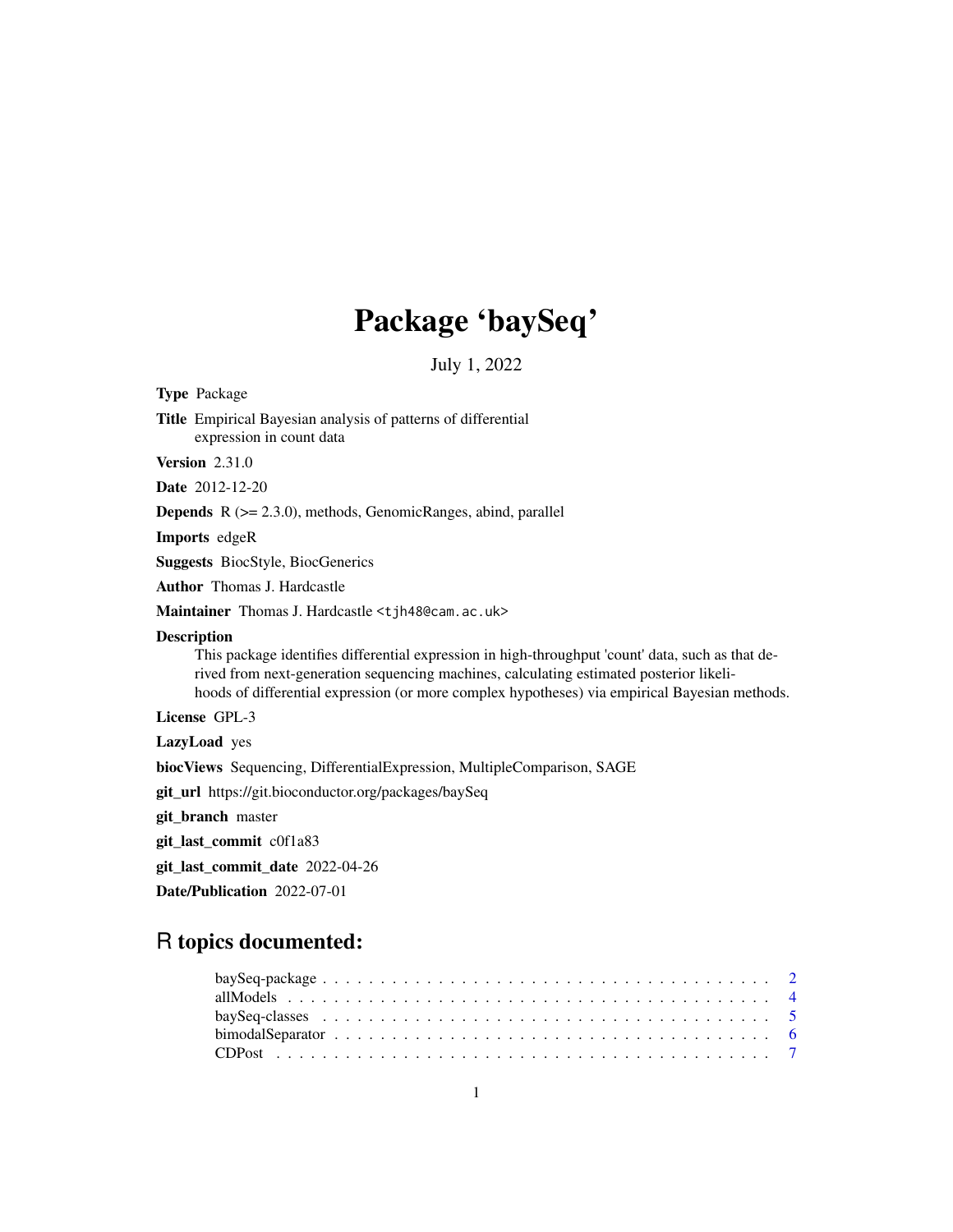<span id="page-1-0"></span>

| <b>CDPriors</b> |     |
|-----------------|-----|
|                 |     |
|                 |     |
|                 |     |
|                 |     |
|                 |     |
|                 |     |
|                 |     |
|                 |     |
|                 |     |
|                 |     |
|                 |     |
|                 |     |
|                 |     |
|                 |     |
|                 |     |
|                 |     |
|                 |     |
|                 |     |
|                 |     |
|                 |     |
|                 | -34 |
|                 |     |
|                 |     |
| Index           | 38  |

baySeq-package *Empirical Bayesian analysis of patterns of differential expression in count data.*

# Description

This package is intended to identify differential expression in high-throughput 'count' data, such as that derived from next-generation sequencing machines. We achieve this by empirical bayesian methods, first bootstrapping to estimate prior parameters from the data and then assessing posterior likelihoods of the models proposed.

# Details

| Package:  | baySeq     |
|-----------|------------|
| Type:     | Package    |
| Version:  | 1.1.1      |
| Date:     | 2009-16-05 |
| License:  | $GPL-3$    |
| LazyLoad: | yes        |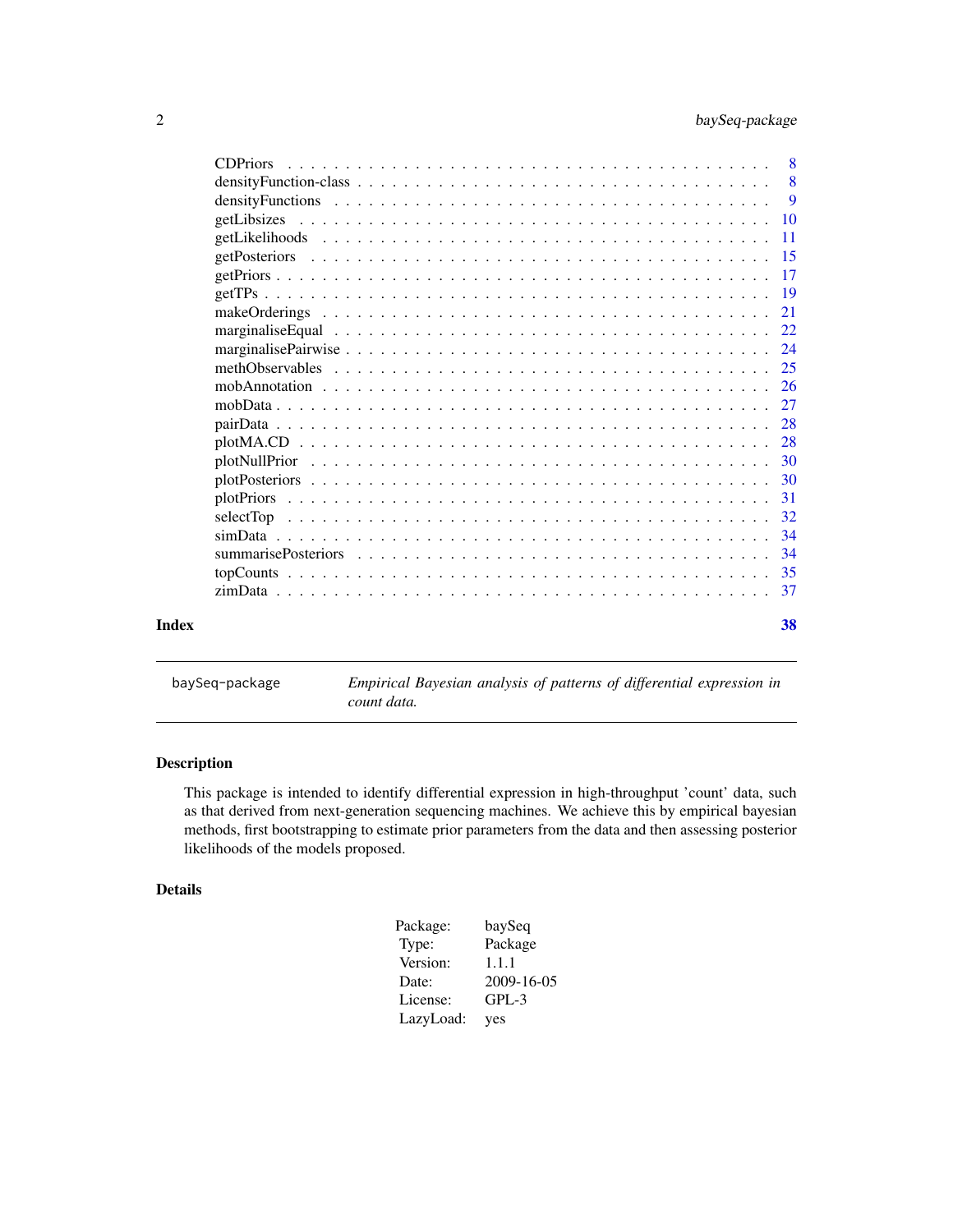# <span id="page-2-0"></span>baySeq-package 3

To use the package, construct a [countData](#page-4-1) object and use the functions documented in [getPriors](#page-16-1) to empirically determine priors on the data. Then use the functions documented in [getLikelihoods](#page-10-1) to establish posterior likelihoods for the models proposed. A few convenience functions, [getTPs](#page-18-1) and [topCounts](#page-34-1) are also included.

The package (optionally) makes use of the 'snow' package for parallelisation of computationally intensive functions. This is highly recommended for large data sets.

See the vignette for more details.

# Author(s)

Thomas J. Hardcastle

Maintainer: Thomas J. Hardcastle <tjh48@cam.ac.uk>

#### References

Hardcastle T.J., and Kelly, K. baySeq: Empirical Bayesian Methods For Identifying Differential Expression In Sequence Count Data. BMC Bioinformatics (2010)

#### Examples

```
# See vignette for more examples.
```
# load test data data(simData)

```
# replicate structure of data
replicates <- c("simA", "simA", "simA", "simA", "simA", "simB", "simB", "simB", "simB", "simB")
```

```
# define hypotheses on data
groups <- list(NDE = c(1,1,1,1,1,1,1,1,1,1), DE = c(1,1,1,1,1,2,2,2,2,2))
```

```
# construct 'countData' object
CD <- new("countData", data = simData, replicates = replicates, groups =
groups)
```

```
#estimate library sizes for countData object
libsizes(CD) <- getLibsizes(CD)
```

```
# estimate prior distributions on 'countData' object using negative binomial
# method. Other methods are available - see getPriors
CDPriors <- getPriors.NB(CD, cl = NULL)
```

```
# estimate posterior likelihoods for each row of data belonging to each hypothesis
CDPost <- getLikelihoods(CDPriors, cl = NULL)
```

```
# display the rows of data showing greatest association with the second
# hypothesis (differential expression)
topCounts(CDPost, group = "DE", number = 10)
```
# find true positive selection rate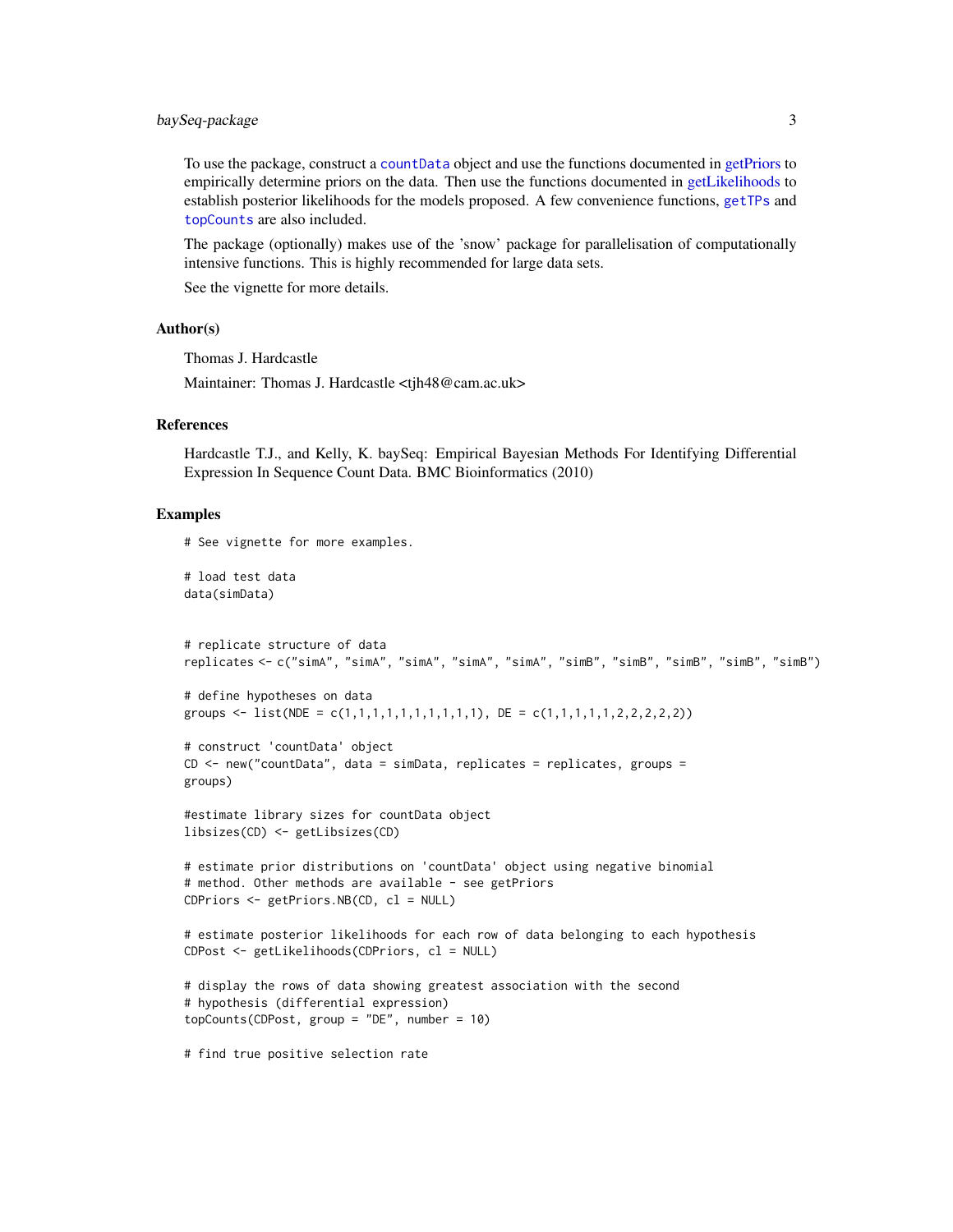<span id="page-3-0"></span>getTPs(CDPost, group = "DE", TPs = 1:100)[1:100]

<span id="page-3-1"></span>allModels *Function to generate all possible models for a countData object based on the replicate data.*

# Description

This function populates the '@groups' slot of the supplied countData object with all possible models for equivalence/non-equivalence of expression between replicate groups.

#### Usage

allModels(CD)

# Arguments

CD A countData object with a populated '@replicates' slot.

#### Details

Given a large number of different replicate groups, the total number of possible models listed in the '@groups' slot rises exponentially. This function will attempt to list them all. The use of consensus priors (see [getPriors](#page-16-1)) is recommended if the number of models is high.

# Value

A [countData](#page-4-1) with populated '@groups' slot.

# Author(s)

Thomas J. Hardcastle

# References

Hardcastle T.J., and Kelly, K. baySeq: Empirical Bayesian Methods For Identifying Differential Expression In Sequence Count Data. BMC Bioinformatics (2010)

#### See Also

[getPriors](#page-16-1)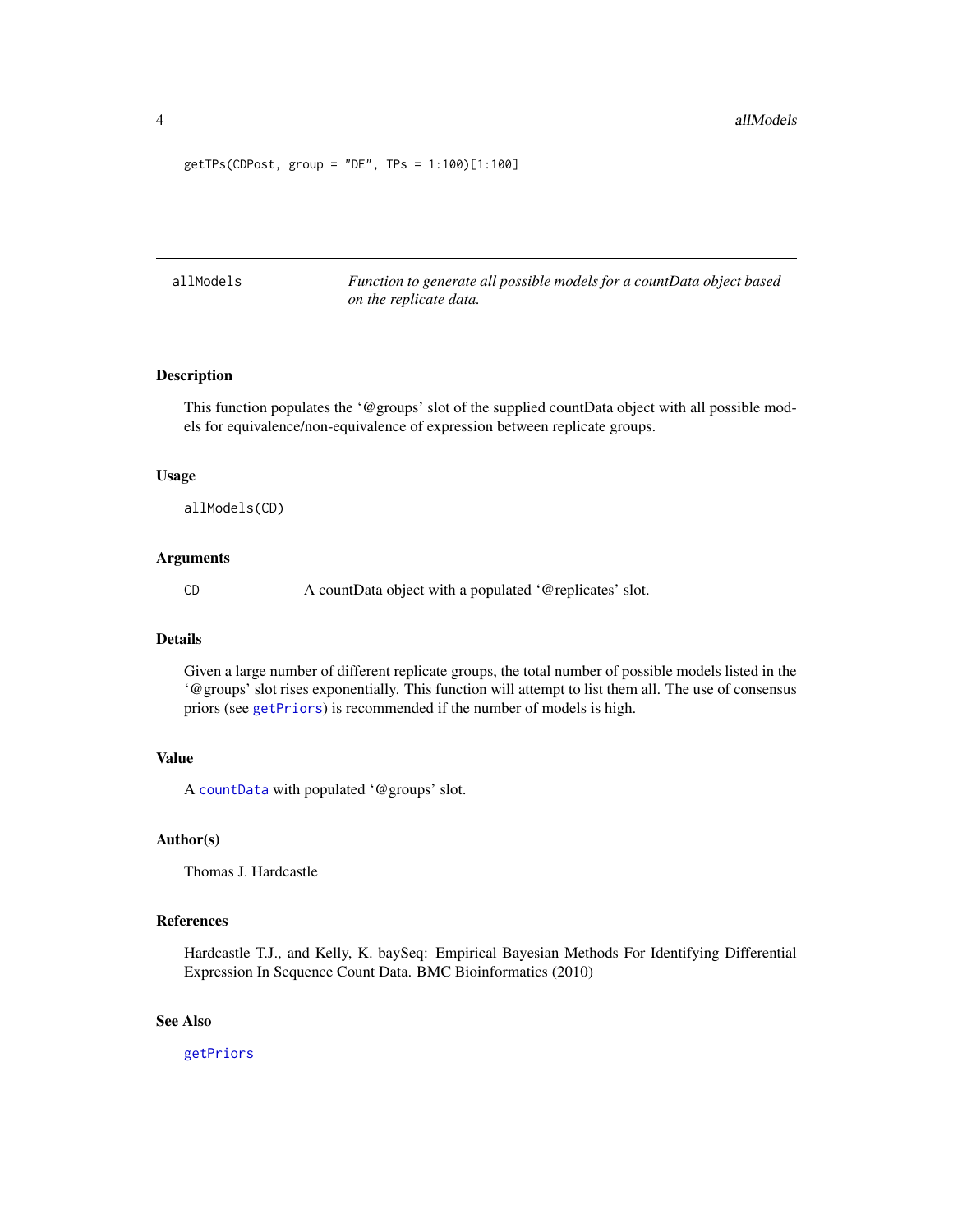# <span id="page-4-0"></span>baySeq-classes 5

#### Examples

```
# load test data
data(simData)
# Create a {countData} object from test data, supposing that there are
# multiple experimental groups present.
replicates <- c("simA", "simA", "simB", "simC", "simC", "simD", "simE", "simE", "simF", "simG")
CD <- new("countData", data = simData, replicates = replicates)
CD <- allModels(CD)
# The total number of models generated is high.
length(CD@groups)
```
baySeq-classes *baySeq - classes*

#### <span id="page-4-1"></span>Description

The countData class is used to define summaries of count data and establishing prior and posterior parameters on distributions defined upon the count data.

#### Slots

Objects of these class contain the following components:

| data:       | Count data (matrix).                                                                                           |
|-------------|----------------------------------------------------------------------------------------------------------------|
| replicates: | The replicate structure of the data. Stored as a factor, but can be given in any form.                         |
| groups:     | Group (model) structure to test on the data (list).                                                            |
| annotation: | Annotation data for each count (data.frame).                                                                   |
| priorType:  | Character string describing the type of prior information available in slot 'priors'.                          |
| priors:     | Prior parameter information. Calculated by the functions described in getPriors.                               |
| posteriors: | Estimated (log)-posterior likelihoods for each group (matrix). Calculated by the functions described in getLik |
| estProps:   | Estimated proportion of tags belonging to each group (numeric). Calculated by the functions described in get   |
| nullPosts:  | If calculated, the posterior likelihoods for the data having no true expression of any kind.                   |
| seglens:    | Lengths of segments containing the counts described in data. A matrix, but may be initialised with a vector, o |

#### Details

The seglens slot describes, for each row of the data object, the length of the 'segment' that contains the number of counts described by that row. For example, if we are looking at the number of hits matching genes, the seglens object would consist of transcript lengths. Exceptionally, we may want to use different segment lengths for different samples and so the slot takes the form of a matrix. If the matrix has only one column, it is duplicated for all samples. Otherwise, it should have the same number of columns as the '@data' slot. If the slot is the empty matrix, then it is assumed that all segments have the same length.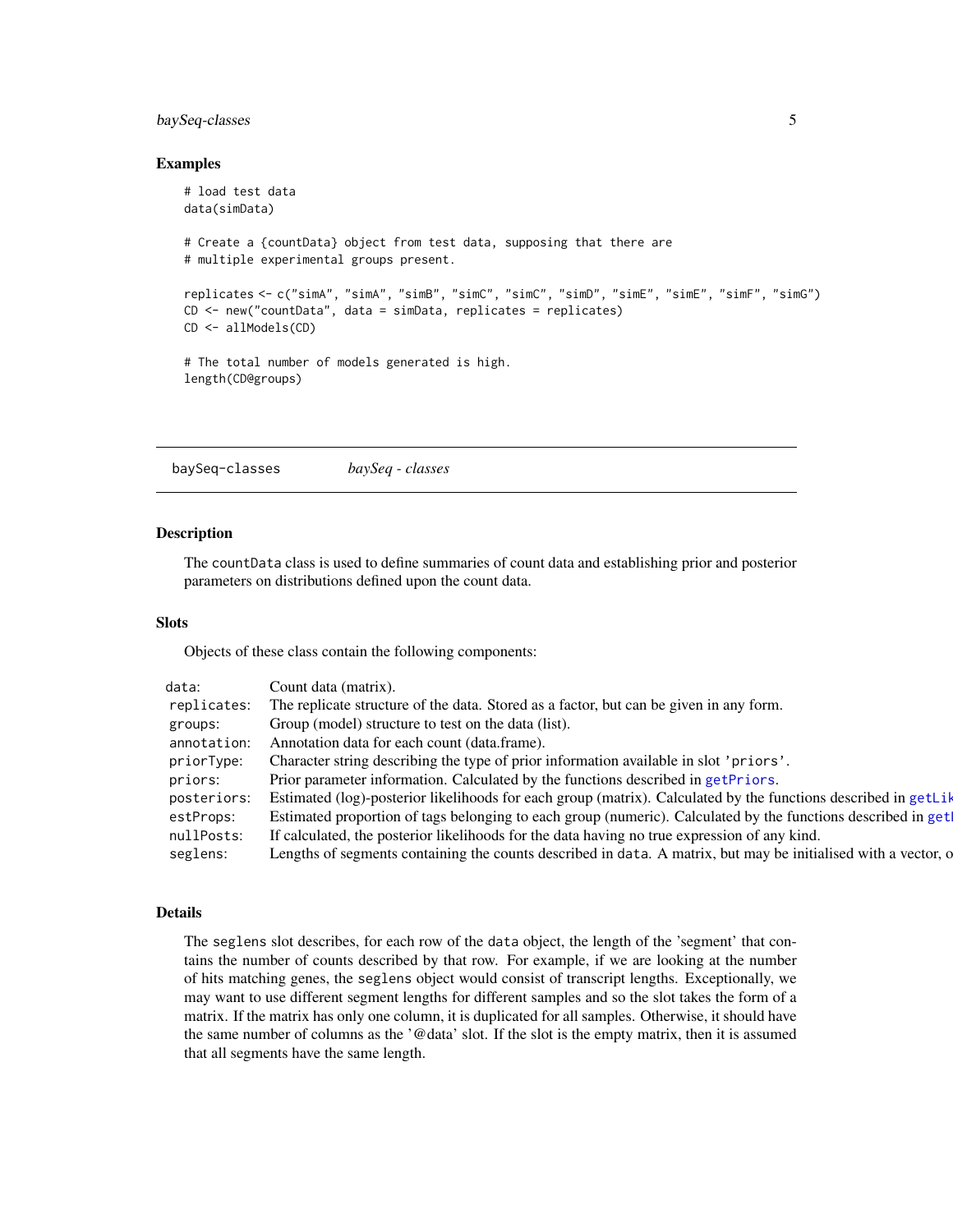#### <span id="page-5-0"></span>Methods

The standard methods 'new', 'dim', '[', 'show', 'rbind' and 'c' have been defined for these classes. The methods 'groups', 'groups<-', 'replicates', 'replicates<-', 'libsizes' and 'libsizes<-' have also been defined in order to access and modify these slots, and their use is recommended. The method 'flatten' can be used to produce a data.frame object containing much of the basic data in a member of this class.

# Author(s)

Thomas J. Hardcastle

#### Examples

```
#load test data
data(simData)
# Create a 'countData' object from test data.
replicates <- c("simA", "simA", "simA", "simA", "simA", "simB", "simB", "simB", "simB", "simB")
groups <- list(NDE = c(1,1,1,1,1,1,1,1,1,1), DE = c(1,1,1,1,1,2,2,2,2,2))
CD <- new("countData", data = simData, replicates = replicates, groups = groups)
#estimate library sizes for countData object
libsizes(CD) <- getLibsizes(CD)
CD[1:10,]
dim(CD)
```

| bimodalSeparator | A function that, given a numeric vector, finds the value which splits the |
|------------------|---------------------------------------------------------------------------|
|                  | data into two sets of minimal total variance using Otsu's method.         |

#### **Description**

This function takes a numeric vector and finds the value which splits the data into two sets of minimal total variance, weighted by the size of subsets (Otsu's method). It is principally intended to be a quick and easy way of separating bimodally distributed data.

#### Usage

```
bimodalSeparator(x, weights = NULL, minperc = 0.1, elbow = NULL)
```
# Arguments

|         | A numeric vector containing the data to be split.                               |
|---------|---------------------------------------------------------------------------------|
| weights | Possible weightings on the values in x for calculating the variance.            |
| minperc | The required minimum size of each of the two subsets, expressed as a percentage |
|         | of the total size. See Details.                                                 |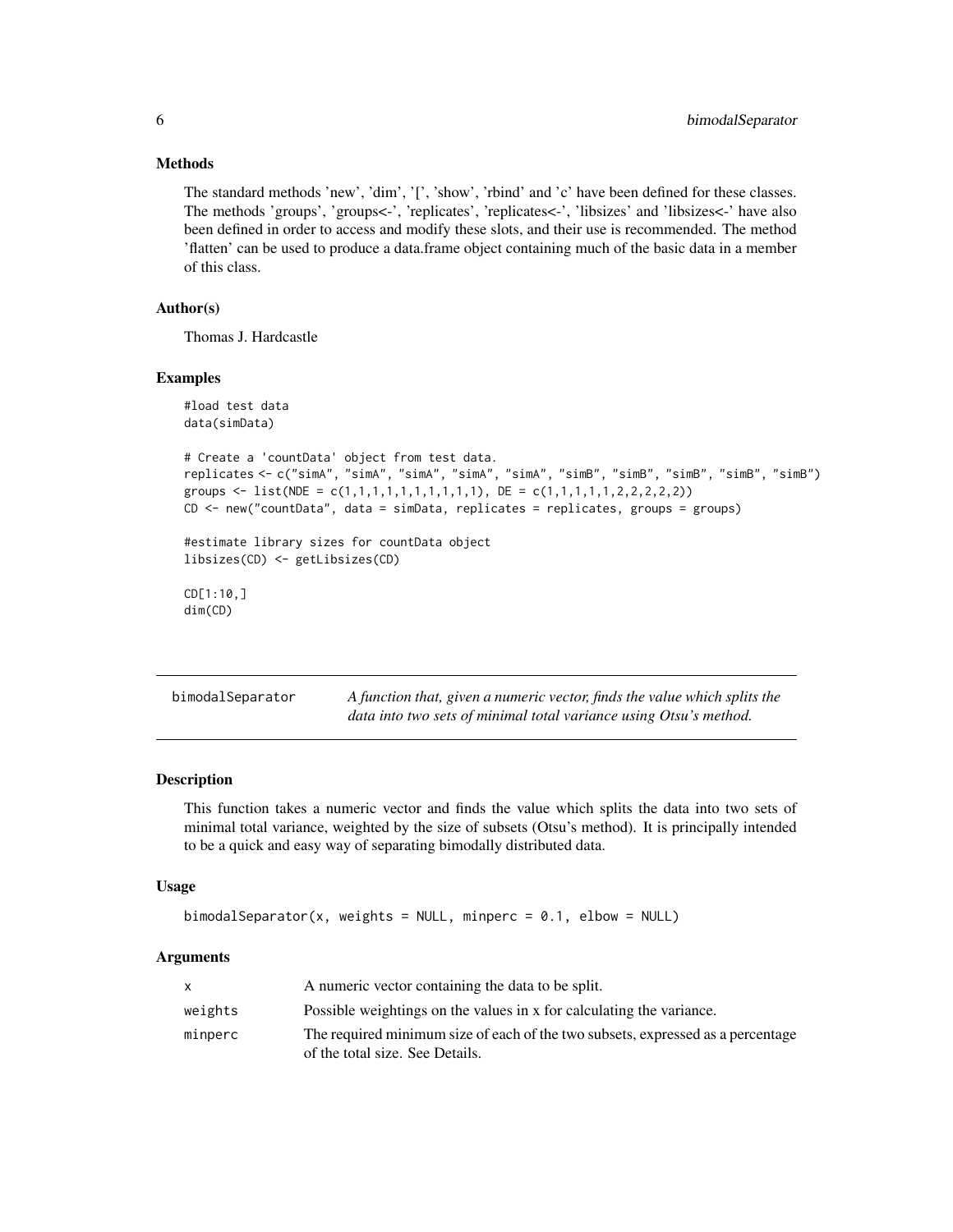#### <span id="page-6-0"></span>CDPost 7

elbow If set, finds the 'left' or 'right' elbow of variance, instead of the minimum; defaults to NULL. See Details.

# Details

This function is intended to give a quick and easy way of splitting bimodally distributed data. Where there are large outliers in the data, it may be that the value which minimises the variance does not split the bimodal data but isolates the outliers. The 'minperc' parameter can be used to ensure that each subset of the split data will be of some minimum size, avoiding the outlier problem.

If 'elbow  $=$  NULL' (the default) then the split occurs at the value that minimises the variance,  $x0$ . If 'elbow = left' then we attempt to find the elbow point to the left of the value that minimises the variance, if 'elbow = right' then we find the elbow point to the right of the value that minimises the variance. Elbow points are found by drawing a line from the first point (for the left elbow) or the last point (for the right elbow) to x0, and finding the location on the curve of summed variances which maximises the distance to that line.

#### Value

Numeric value which splits the data.

#### Author(s)

Thomas J. Hardcastle

#### Examples

bimodalSeparator(c(rnorm(200, mean =  $c(5,7)$ , sd = 1)))

| CDPost | 'countData' object derived from data file 'simData' with estimated |
|--------|--------------------------------------------------------------------|
|        | likelihoods of differential expression.                            |

#### Description

This 'countData' object is derived from the data set 'simData' and contains the estimated likelihoods of differential expression. This data set is intended to be used to speed the processing of the examples.

#### Usage

CDPost

# Format

A 'countData' object.

#### Source

Simulation.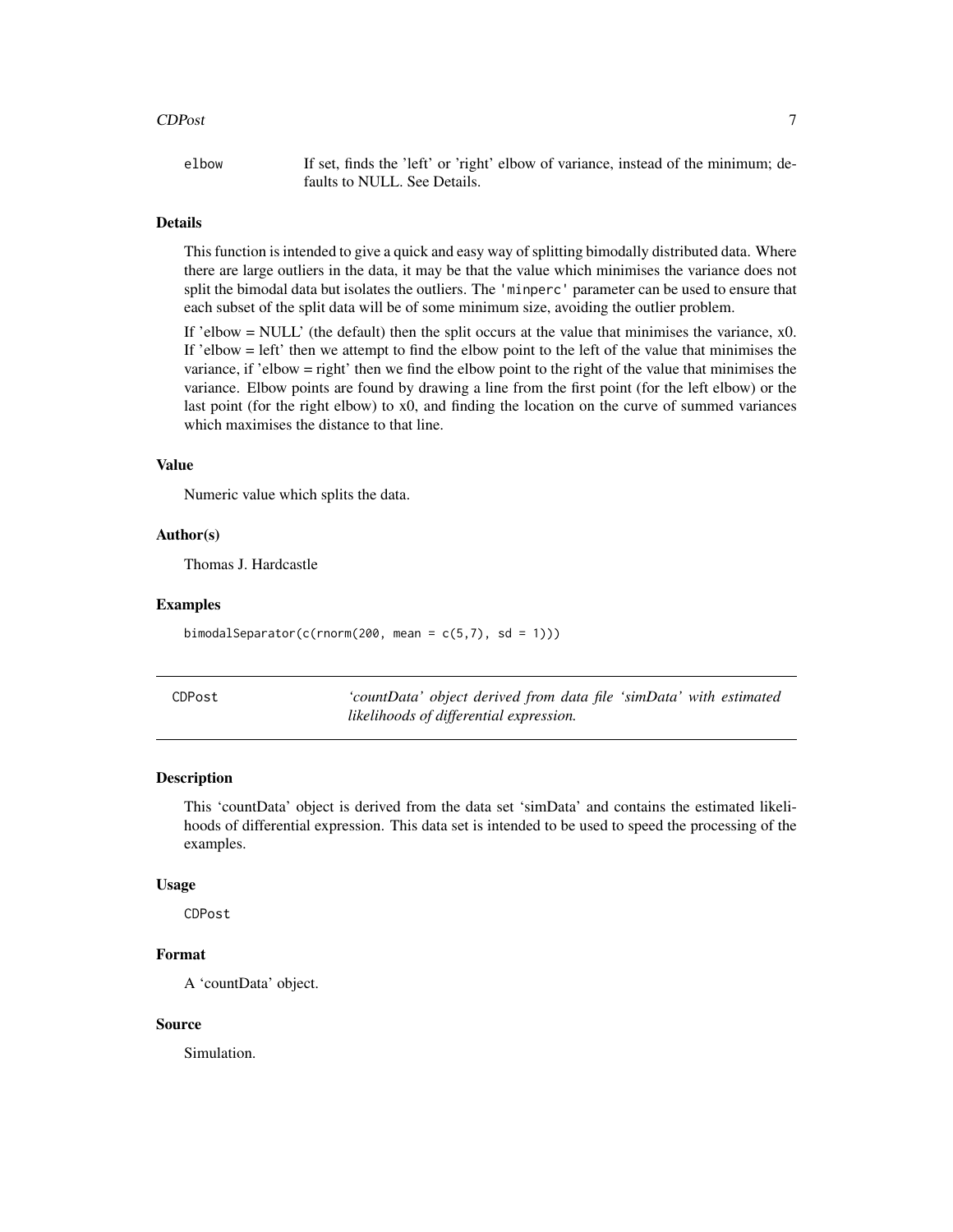#### <span id="page-7-0"></span>References

Hardcastle T.J., and Kelly, K. baySeq: Empirical Bayesian Methods For Identifying Differential Expression In Sequence Count Data. BMC Bioinformatics (2010)

| CDPriors |                | 'countData' object derived from data file 'simData' with estimated |  |  |
|----------|----------------|--------------------------------------------------------------------|--|--|
|          | <i>priors.</i> |                                                                    |  |  |

#### Description

This 'countData' object is derived from the data set 'simData' and contains the estimated priors. This data set is intended to be used to speed the processing of the examples.

#### Usage

CDPriors

# Format

A 'countData' object.

# Source

Simulation.

# References

Hardcastle T.J., and Kelly, K. baySeq: Empirical Bayesian Methods For Identifying Differential Expression In Sequence Count Data. BMC Bioinformatics (2010)

densityFunction-class *Class* "densityFunction"

#### Description

This function fills the '@densityFunction' slot of a 'countData' object. It defines the distribution used to estimate posterior likelihoods, and associated values used in these calculations.

#### Objects from the Class

Objects can be created by calls of the form new("densityFunction", ...).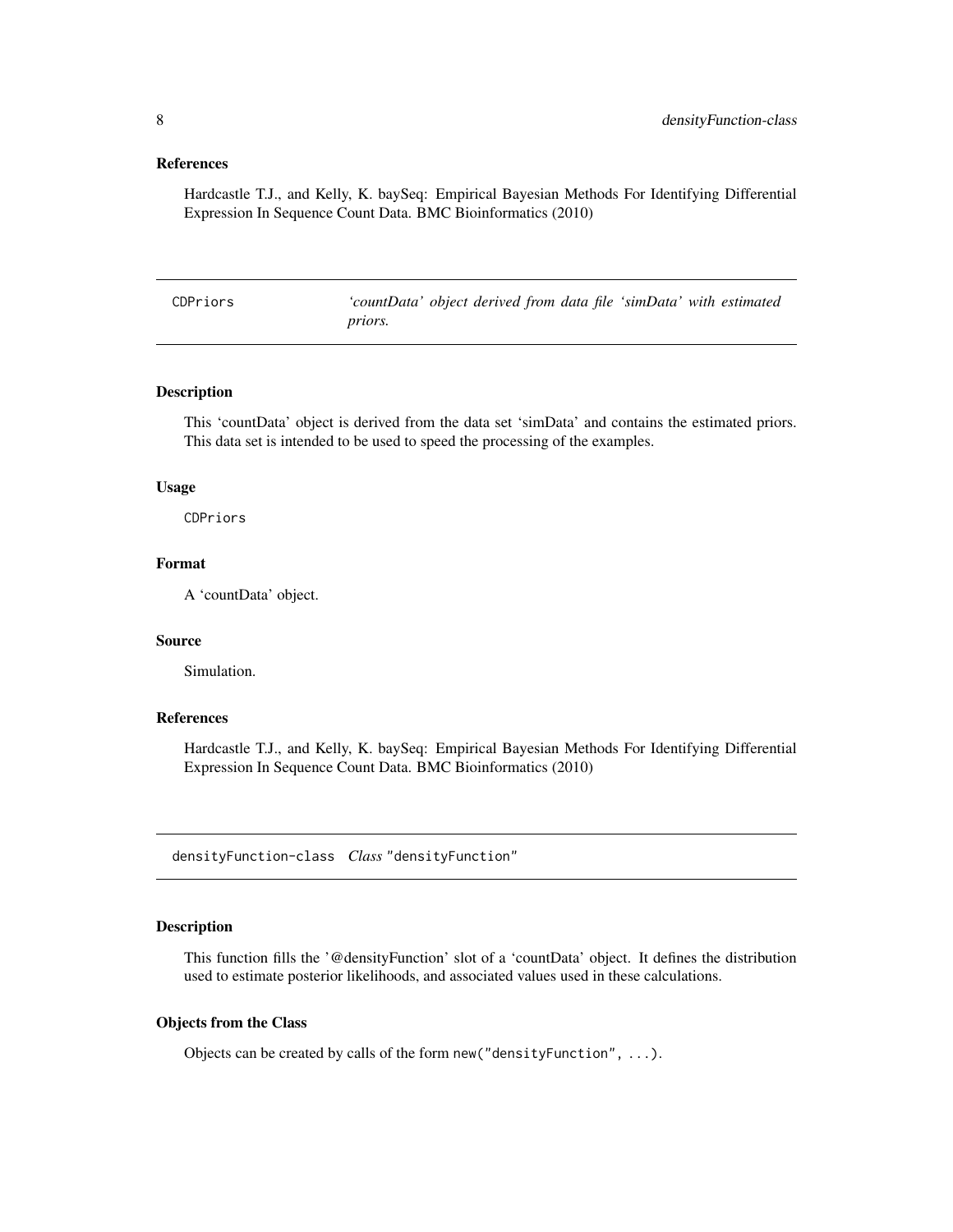# <span id="page-8-0"></span>densityFunctions 9

# Slots

description: A description of the distribution defined.

- density: A "function", defining the likelihood of a data array given observed data and hyperparameters.
- initiatingValues: A "list" of functions (may be supplied as numerics) that define initial values of numeric prior discovery.
- equalOverReplicates: A "logical", describing which of the hyperparameters are equally marginally distributed over all groups, and which are not.
- lower: A "function", required to define the lower limit of optimisation in the case where only one hyperparameter is \*not\* equally marginally distributed over all groups.
- upper: A "function", required to define the upper limit of optimisation, as for 'lower', above.
- stratifyFunction: An optional "function", used to stratify the data for more accurate prior estimation.
- stratifyBreaks: An optional "numeric", used to define the number of strata in a stratification.
- nullFunction: An optional "function" on the hyperparameters, used to generate a one-dimensional distribution which can be partitioned to identify 'null' data.

orderingFunction: An optional "function" for ordering the data between groups of a model.

modifyNullPriors: An optional "function" for modifying the priors for the 'null' data.

#### **Methods**

No methods defined with class "densityFunction" in the signature.

#### Author(s)

Thomas J. Hardcastle

# Examples

showClass("densityFunction")

densityFunctions *Lists all currently available densityFunctions.*

#### Description

The [densityFunction](#page-4-1) objects define the distribution and various other parameters used to analyse the data stored in a [countData](#page-4-1) object.

#### Usage

densityFunctions()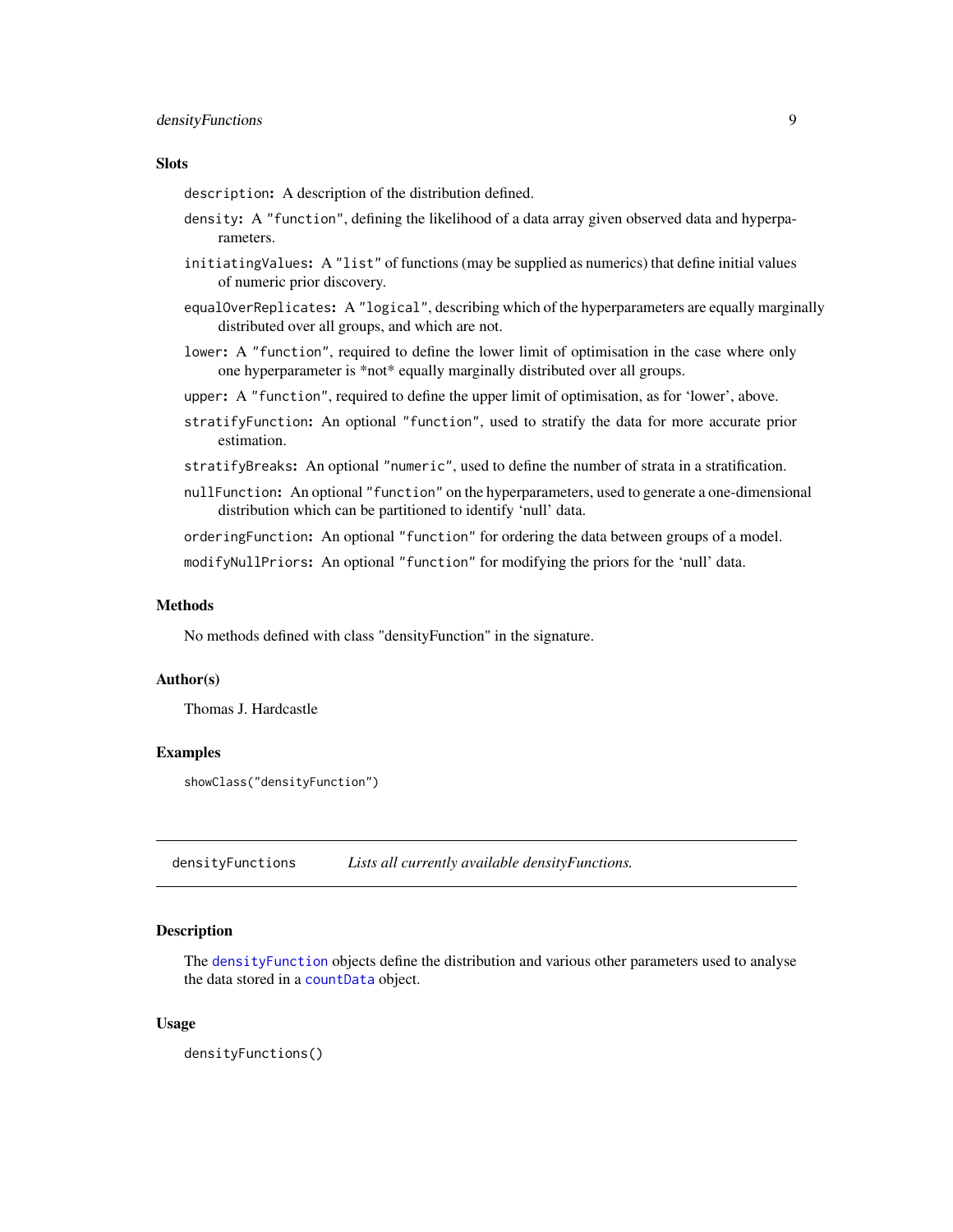<span id="page-9-0"></span>Character string giving names of available [densityFunction](#page-4-1) objects.

# Author(s)

Thomas J. Hardcastle

# References

Hardcastle T.J., and Kelly, K. baySeq: Empirical Bayesian Methods For Identifying Differential Expression In Sequence Count Data. BMC Bioinformatics (2010)

# See Also

[densityFunction](#page-4-1)

getLibsizes *Estimates library scaling factors (library sizes) for count data.*

# Description

This function estimates the library scaling factors that should be used for either a 'countData', or a matrix of counts and replicate information.

# Usage

 $getLib sizes(CD, data, replicates, subset = NULL, estimationType = c("quantile", "total", "edgeR"), quar$ 

# Arguments

| cD         | A countData object.                                                                                                          |
|------------|------------------------------------------------------------------------------------------------------------------------------|
| data       | A matrix of count values. Ignored if 'cD' is given.                                                                          |
| replicates | A replicate structure for the data given in 'data'. Ignored if 'cD' is given.                                                |
| subset     | A numerical vector indicating the rows of the 'countData' object that should be<br>used to estimate library scaling factors. |
|            | estimationType One of 'quantile', 'total', or 'edgeR'. Partial matching is allowed. See Details.                             |
| quantile   | A value between 0 and 1 indicating the level of trimming that should take place.<br>See Details.                             |
| $\cdots$   | Additional parameters to be passed to the 'edgeR' calcNormFactors function.                                                  |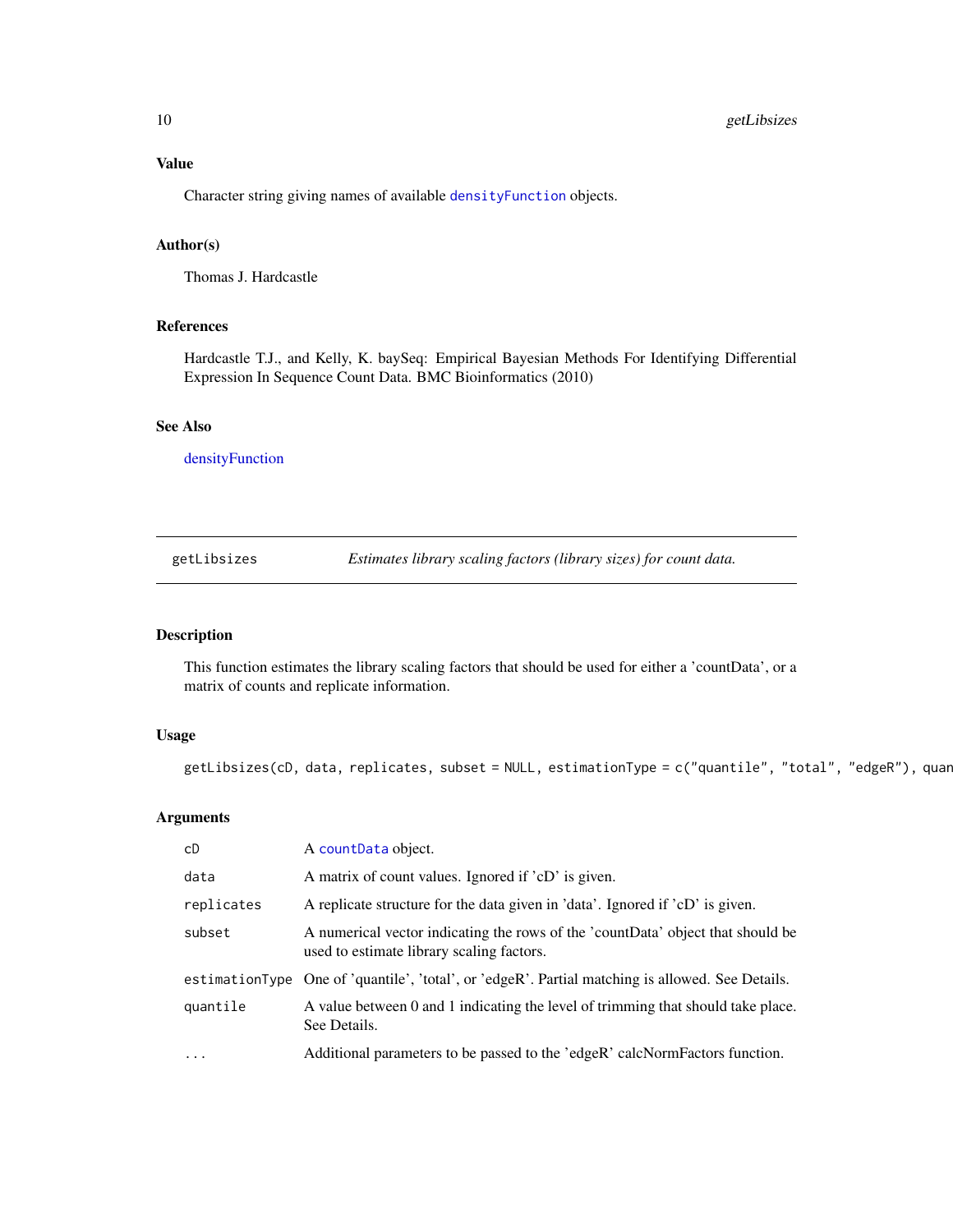#### <span id="page-10-0"></span>Details

This function estimates the library scaling factors (surrogates for library size) in one of several ways, depending on the 'estimationType' argument. 'total' will give the library sizes by summing all counts in each sample. 'quantile' will give a library scaling factor by the method of Bullard et al (Bioinformatics 2010), summing all counts in each sample whose value below the qth quantile of non-zero counts for that sample. 'edgeR' uses the Trimmed Mean of M-vales (TMM) method of Robinson \& Oshlack (Genome Biology, 2010) via the 'edgeR' calcNormFactors function; other options are available through this function.

If a [countData](#page-4-1) object 'cD' is given, the library sizes will be inferred from this. Alternatively, a matrix of count values (columns are libraries) and a replicate structure (a vector defining which samples belong to which replicate group) can be given.

# Value

If a \link{countData} object is given, an identical object will be returned with updated library sizes. If only the data and replicate structure are given, a numerical vector of library sizes (scaling factors) for each library in the data will be returned.

#### Author(s)

Thomas J. Hardcastle

#### See Also

[countData](#page-4-1)

#### Examples

```
data(simData)
replicates <- c(1,1,1,1,1,2,2,2,2,2)
groups <- list(c(1,1,1,1,1,1,1,1,1,1), c(1,1,1,1,1,2,2,2,2,2))
CD <- new("countData", data = simData, replicates = replicates, groups = groups)
```
libsizes(CD) <- getLibsizes(CD)

<span id="page-10-1"></span>

| getLikelihoods | Finds posterior likelihoods for each count or paired count as belong- |
|----------------|-----------------------------------------------------------------------|
|                | ing to some model.                                                    |

# <span id="page-10-2"></span>**Description**

These functions calculate posterior probabilities for each of the rows in a 'countData' object belonging to each of the models specified in the 'groups' slot.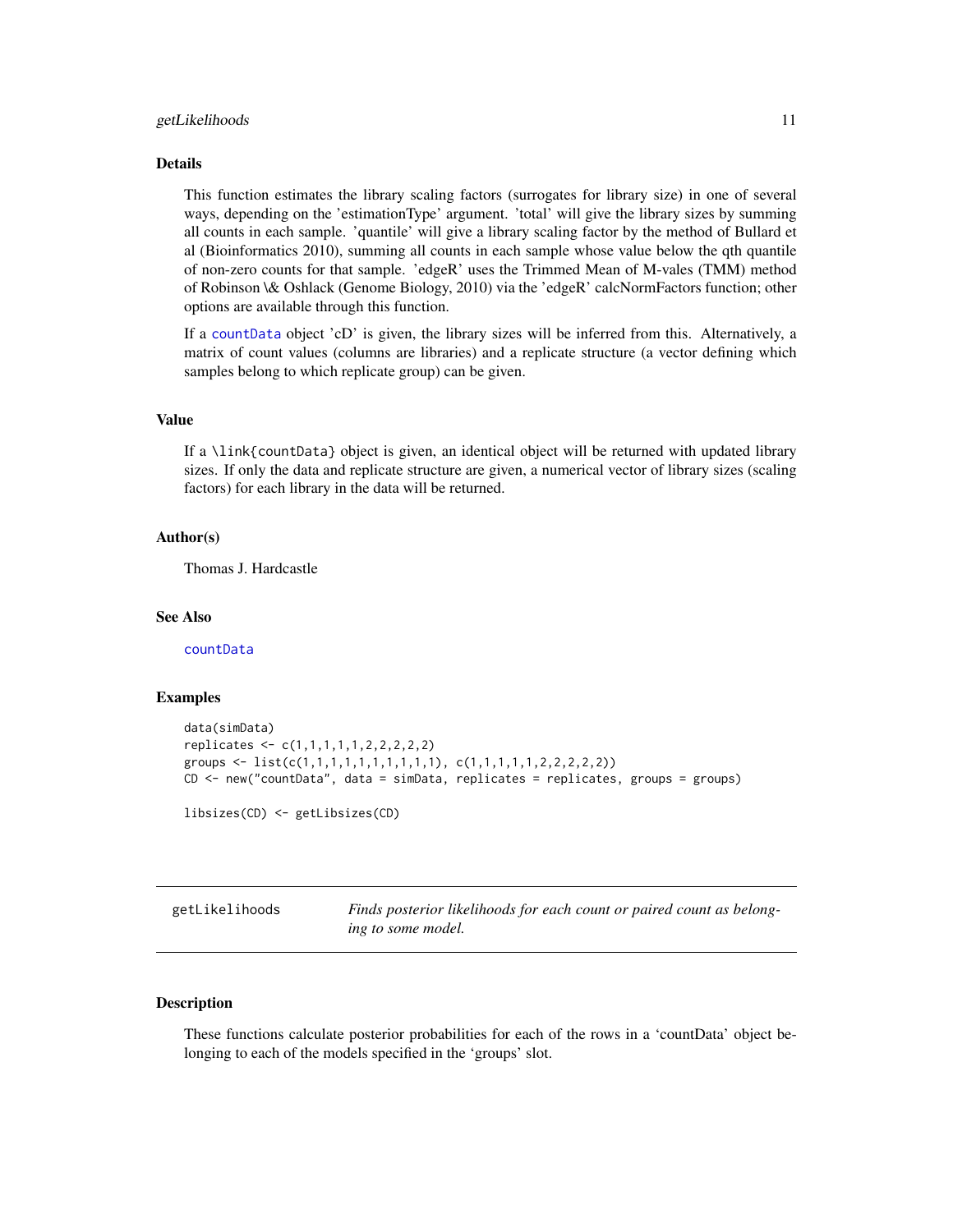# Usage

```
getLikelihoods.NB(cD, prs, pET = "BIC", marginalise = FALSE, subset = NULL,
priorSubset = NULL, bootStraps = 1, conv = 1e-4, nullData = FALSE,
returnAll = FALSE, returnPD = FALSE, verbose = TRUE, discardSampling =
FALSE, cl, \ldots)getLikelihoods.BB(cD, prs, pET = "BIC", marginalise = FALSE, subset =
NULL, priorSubset = NULL, bootStraps = 1, conv = 1e-04, nullData = FALSE,
returnAll = FALSE, returnPD = FALSE, verbose = TRUE, discardSampling =
FALSE, cl, \ldots)getLikelihoods(cD, prs, pET = "BIC", marginalise = FALSE, subset = NULL,
priorSubset = NULL, bootStraps = 1, bsNullOnly = TRUE, conv = 1e-4, nullData = FALSE,
weightByLocLikelihoods = TRUE, modelPriorSets = list(),
modelPriorValues = list(), returnAll = FALSE, returnPD = FALSE, verbose
= TRUE, discardSampling = FALSE, modelLikes = TRUE, cl = NULL, tempFile
= NULL, largeness = 1e+08)
```
#### **Arguments**

| cD                     | An object of type countData, or descending from this class.                                                                                                                                                                                                     |
|------------------------|-----------------------------------------------------------------------------------------------------------------------------------------------------------------------------------------------------------------------------------------------------------------|
| prs                    | (Initial) prior probabilities for each of the groups in the 'cD' object. Should sum<br>to 1, unless nullData is TRUE, in which case it should sum to less than 1.                                                                                               |
| pET                    | What type of prior re-estimation should be attempted? Defaults to "BIC"; "none"<br>and "iteratively" are also available.                                                                                                                                        |
| marginalise            | Should an attempt be made to numerically marginalise over a prior distribution<br>iteratively estimated from the posterior distribution? Defaults to FALSE, as in<br>general offers little performance gain and increases computational cost consid-<br>erably. |
| subset                 | Numeric vector giving the subset of counts for which posterior likelihoods should<br>be estimated.                                                                                                                                                              |
| priorSubset            | Numeric vector giving the subset of counts which may be used to estimate prior<br>probabilities on each of the groups. See Details.                                                                                                                             |
| bootStraps             | How many iterations of bootstrapping should be used in the (re)estimation of<br>priors in the negative binomial method.                                                                                                                                         |
| bsNullOnly             | If TRUE (default, bootstrap hyper-parameters based on the likelihood of the null<br>model and its inverse only; otherwise, on the likelihood of all models.                                                                                                     |
| conv                   | If not null, bootstrapping iterations will cease if the mean squared difference<br>between posterior likelihoods of consecutive bootstraps drops below this value.                                                                                              |
| nullData               | If TRUE, looks for segments or counts with no true expression. See Details.                                                                                                                                                                                     |
| weightByLocLikelihoods |                                                                                                                                                                                                                                                                 |
|                        | If a locLikelihoods slot is present in the 'cD' object, and null Data = TRUE, then<br>the initial weighting on nulls will be determined from the locLikelihoods slot.<br>Defaults to TRUE.                                                                      |
|                        | modelPriorSets If given, a list object, which defines subsets of the data for which different priors<br>on the different models might be expected. See Details.                                                                                                 |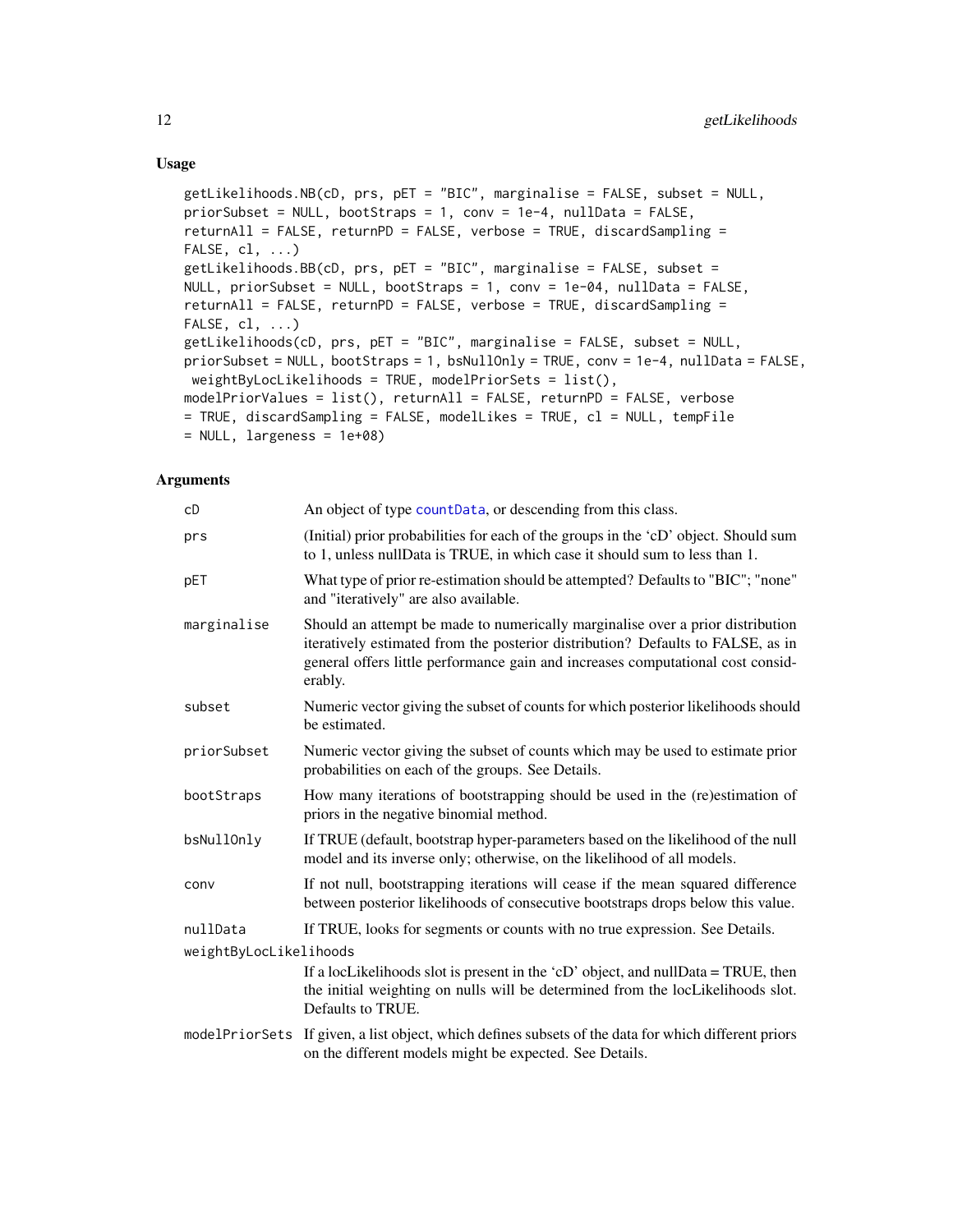| modelPriorValues |                                                                                                                                                                                                                           |
|------------------|---------------------------------------------------------------------------------------------------------------------------------------------------------------------------------------------------------------------------|
|                  | If given, a list object which defines priors on the different models. See Details.                                                                                                                                        |
| returnAll        | If TRUE, and bootStraps $> 1$ , then instead of returning a single countData object,<br>the function returns a list of countData objects; one for each bootstrap. Largely<br>used for debugging purposes.                 |
| returnPD         | If TRUE, then the function returns the (log) likelihoods of the data given the<br>models, rather than the posterior (log) likelihoods of the models given the data.<br>Not recommended for general use.                   |
| verbose          | Should status messages be displayed? Defaults to TRUE.                                                                                                                                                                    |
| discardSampling  |                                                                                                                                                                                                                           |
|                  | If TRUE, discards information about which data rows are sampled to generate<br>prior information. May slightly degrade the results but reduce computational<br>time required. Defaults to FALSE.                          |
| modelLikes       | If TRUE (default), returns likelihoods for each model. If FALSE, returns like-<br>lihoods for each hyper-parameter, from which the posterior joint distribution on<br>hyper-parameters can be inferred.                   |
| c1               | A SNOW cluster object.                                                                                                                                                                                                    |
| tempFile         | Temporary file prefix for saving data likelihoods. Primarily for debugging pur-<br>poses at this stage. Defaults to NULL, in which case no temporary data are<br>saved.                                                   |
| largeness        | The maximum size over which data likelihoods are calculated. Objects larger<br>than this are split. This is most useful in combination with the saving of tempo-<br>rary files in the case of excessively large analyses. |
| $\cdots$         | Any additional information to be passed to the 'getLikelihoods' function by<br>the now deprecated functions.                                                                                                              |

# Details

These functions estimate, under the assumption of various distributions, the (log) posterior likelihoods that each count belongs to a group defined by the @group slot of the input object. The posterior likelihoods are stored on the natural log scale in the @posteriors slot of the [countData](#page-4-1) object generated by this function. This is because the posterior likelihoods are calculated in this form, and ordering of the counts is better done on these log-likelihoods than on the likelihoods.

If 'pET = "none"' then no attempt is made to re-estimate the prior likelihoods given in the 'prs' variable. However, if 'pET = "BIC"', then the function will attempt to estimate the prior likelihoods by using the Bayesian Information Criterion to identify the proportion of the data best explained by each model and taking these proportions as prior. Alternatively, an iterative re-estimation of priors is possible ('pET = "iteratively"'), in which an inital estimate for the prior likelihoods of the models is used to calculated the posteriors and then the priors are updated by taking the mean of the posterior likelihoods for each model across all data. This often works well, particularly if the 'BIC' method is used (see Hardcastle & Kelly 2010 for details). However, if the data are sufficiently non-independent, this approach may substantially mis-estimate the true priors. If it is possible to select a representative subset of the data by setting the variable 'subsetPriors' that is sufficiently independent, then better estimates may be acquired.

In certain circumstances, it may be expected that certain subsets of the data are likely to behave differently to others; for example, if a set of genes are expected in advance to be differentially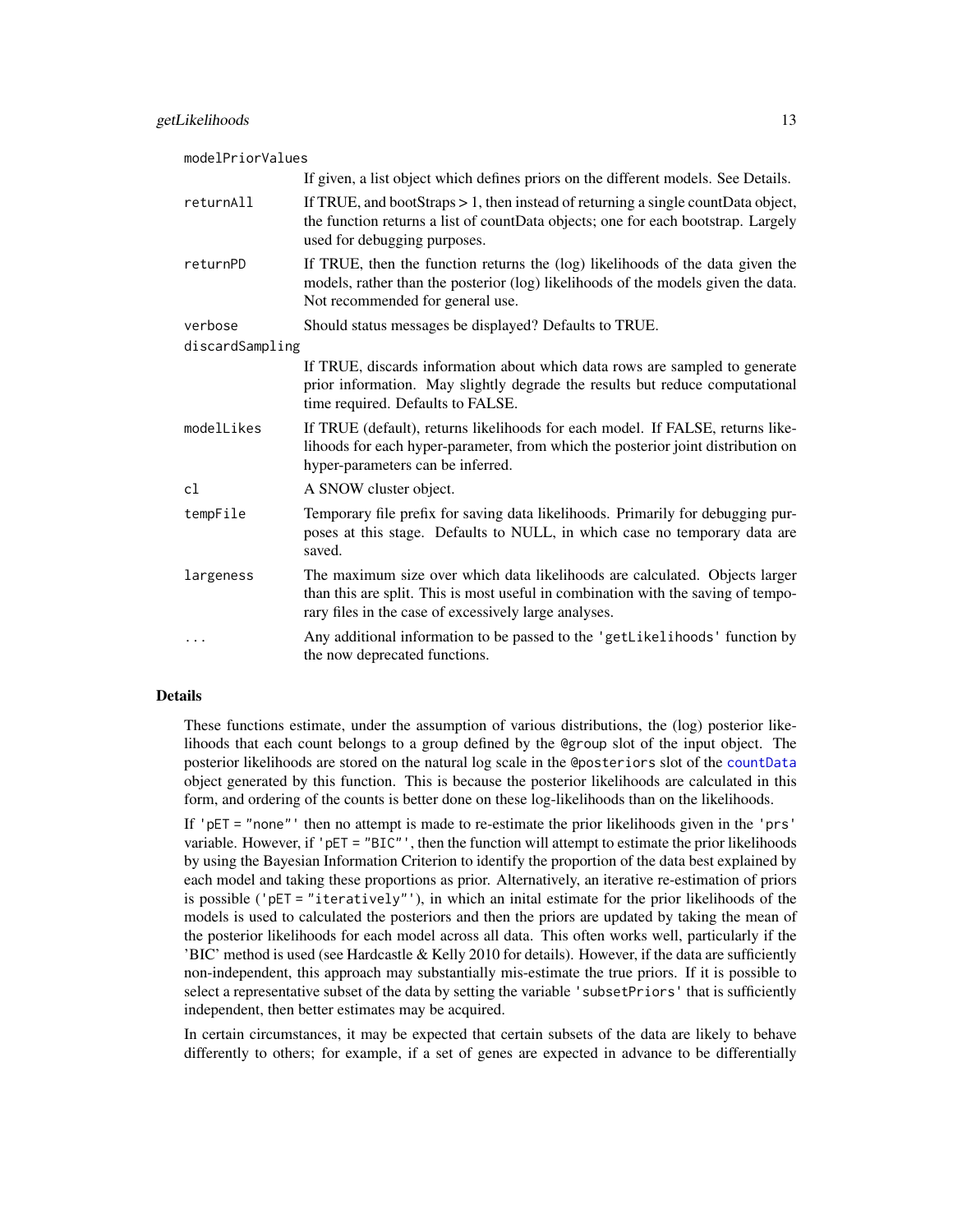<span id="page-13-0"></span>expressed, while the majority of the data are not. In this case, it may be advantageous (in terms of improving false discovery rates) to specify these different subsets in the modelPriorSets variable. However, care should be taken downstream to avoid confirmation bias.

Filtering the data may be extremely advantageous in reducing run time. This can be done by passing a numeric vector to 'subset' defining a subset of the data for which posterior likelihoods are required.

See Hardcastle & Kelly (2010) for a definition of the negative binomial methods.

A 'cluster' object is strongly recommended in order to parallelise the estimation of posterior likelihoods, particularly for the negative binomial method. However, passing NULL to the cl variable will allow the functions to run in non-parallel mode.

The 'getLikelihoods.NB' and 'getLikelihoods.BB' functions are now deprecated and will soon be removed.

#### Value

A [countData](#page-4-1) object.

#### Author(s)

Thomas J. Hardcastle

#### References

Hardcastle T.J., and Kelly, K. baySeq: Empirical Bayesian Methods For Identifying Differential Expression In Sequence Count Data. BMC Bioinformatics (2010)

#### See Also

[countData](#page-4-1), [getPriors](#page-16-1), [topCounts](#page-34-1), [getTPs](#page-18-1)

#### Examples

# See vignette for more examples.

# If we do not wish to parallelise the functions we set the cluster # object to NULL.

```
cl <- NULL
```

```
# Alternatively, if we have the 'snow' package installed we
# can parallelise the functions. This will usually (not always) offer
# significant performance gain.
```

```
## Not run: try(library(snow))
## Not run: try(cl <- makeCluster(4, "SOCK"))
```

```
# load test data
data(simData)
```
# Create a {countData} object from test data.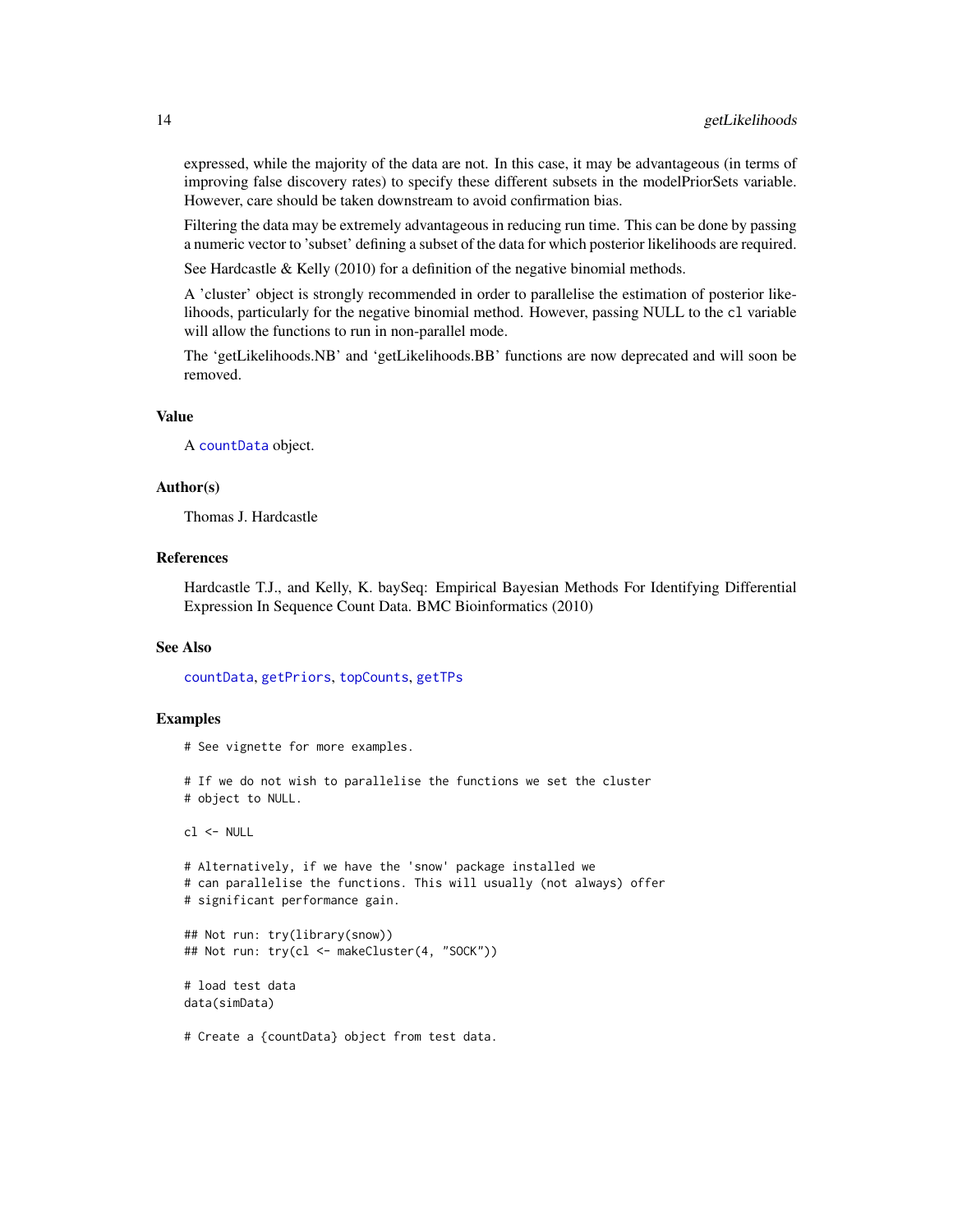# <span id="page-14-0"></span>getPosteriors 15

```
replicates <- c("simA", "simA", "simA", "simA", "simA", "simB", "simB", "simB", "simB", "simB")
groups <- list(NDE = c(1,1,1,1,1,1,1,1,1,1), DE = c(1,1,1,1,1,2,2,2,2,2))
CD <- new("countData", data = simData, replicates = replicates, groups = groups)
# set negative binomial density function
densityFunction(CD) <- nbinomDensity
#estimate library sizes for countData object
libsizes(CD) <- getLibsizes(CD)
# Get priors for negative binomial method
## Not run: CDPriors <- getPriors(CD, samplesize = 10^5, estimation = "QL", cl = cl)
# the `CDPriors' object.
# To speed up the processing of this example, we have already created
data(CDPriors)
# Get likelihoods for data with negative binomial method.
CDPost <- getLikelihoods(CDPriors, pET = "BIC", cl = cl)
try(stopCluster(cl))
```
<span id="page-14-1"></span>

| getPosteriors | An internal function in the baySeq package for calculating posterior |
|---------------|----------------------------------------------------------------------|
|               | likelihoods given likelihoods of the data.                           |

# Description

For likelihoods of the data given a set of models, this function calculates the posterior likelihoods of the models given the data. An internal function of baySeq, which should not in general be called by the user.

#### Usage

```
getPosteriors(ps, prs, pET = "none", marginalise = FALSE, groups, priorSubset = NULL, maxit = 100, accur
1e-5, eqOverRep = NULL, cl = cl)
```
#### Arguments

| ps  | A matrix containing likelihoods of the data for each count (rows) under each<br>model (columns).                         |
|-----|--------------------------------------------------------------------------------------------------------------------------|
| prs | (Initial) prior probabilities for each of the models.                                                                    |
| pET | What type of prior re-estimation should be attempted? Defaults to "none";<br>"BIC" and "iteratively" are also available. |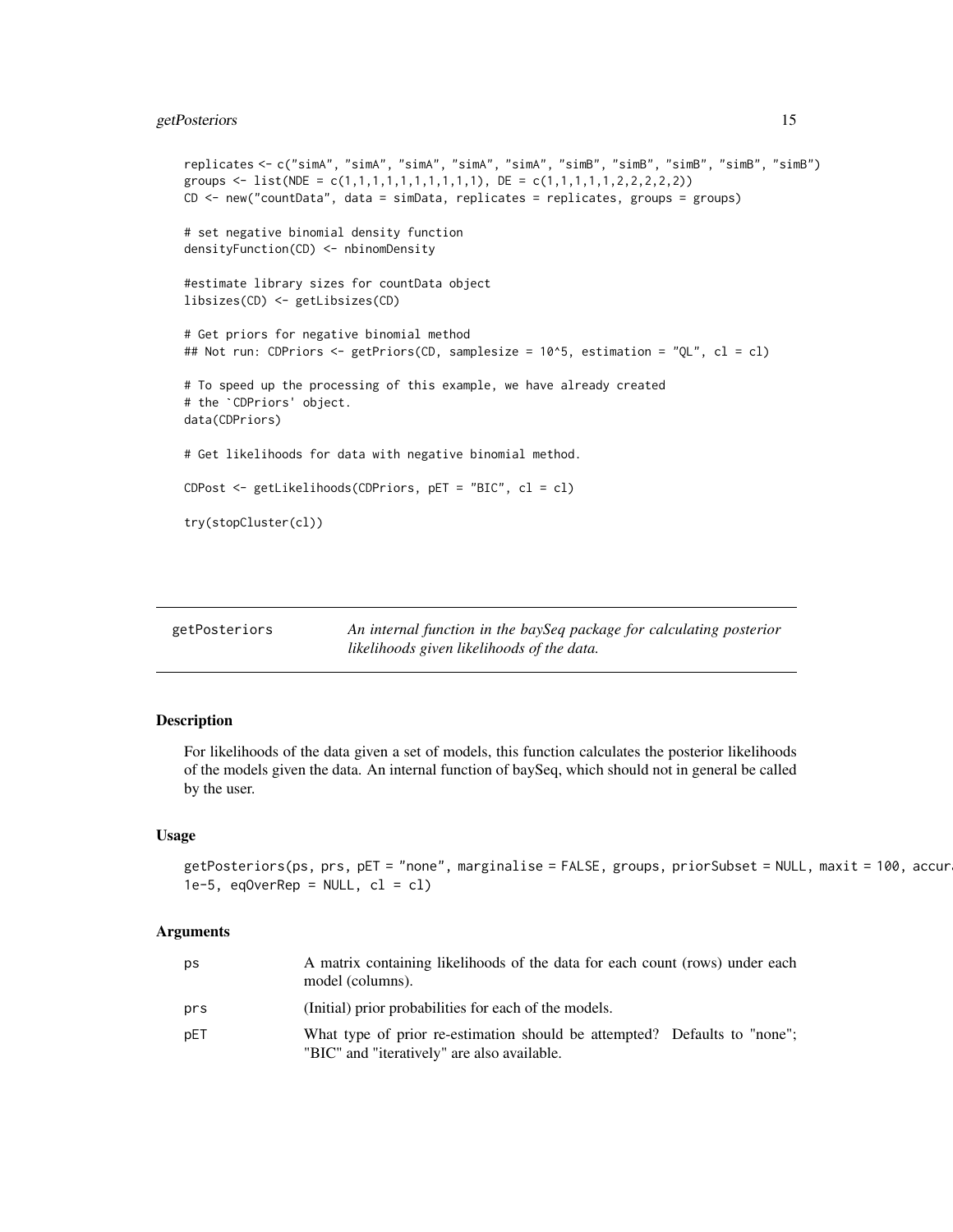<span id="page-15-0"></span>

| marginalise | Should an attempt be made to numerically marginalise over a prior distribution<br>iteratively estimated from the posterior distribution? Defaults to FALSE, as in<br>general offers little performance gain and increases computational cost consid-<br>erably. |
|-------------|-----------------------------------------------------------------------------------------------------------------------------------------------------------------------------------------------------------------------------------------------------------------|
| groups      | Group structure from which likelihoods in 'ps' were defined.                                                                                                                                                                                                    |
| priorSubset | If 'estimatePriors = TRUE', what subset of the data should be used to re-<br>estimate the priors? Defaults to NULL, implying all data will be used.                                                                                                             |
| maxit       | What is the maximum number of iterations that should be tried if we are boot-<br>strapping prior probabilities from the data?                                                                                                                                   |
| accuracy    | How small should the difference in estimated priors be before we stop bootstrap-<br>ping.                                                                                                                                                                       |
| eg0verRep   | A boolean describing which prior values are equally marginally distributed over<br>replicates.                                                                                                                                                                  |
| cl          | Parallelisation cluster object.                                                                                                                                                                                                                                 |

#### Details

An internal function, that will not in general be called by the user. It takes the log-likelihoods of the data given the models being tested and returns the posterior likelihoods of the models.

The function may attempt to estimate the prior likelihoods either by using the Bayesian Information Criterion ('pET = "BIC"') to identify the proportion of the data best explained by each model and taking these proportions as prior. Alternatively, an iterative re-estimation of priors is possible ('pET = "iteratively"', in which an inital estimate for the prior likelihoods of the models is used to calculated the posteriors and then the priors are updated by taking the mean of the posterior likelihoods for each model across all data.

# Value

A list containing posteriors: estimated posterior likelihoods of the model for each count (log-scale) priors: estimated (or given) prior probabilities of the model

#### Author(s)

Thomas J. Hardcastle

#### References

Hardcastle T.J., and Kelly, K. baySeq: Empirical Bayesian Methods For Identifying Differential Expression In Sequence Count Data. BMC Bioinformatics (2010)

# See Also

[getLikelihoods](#page-10-1)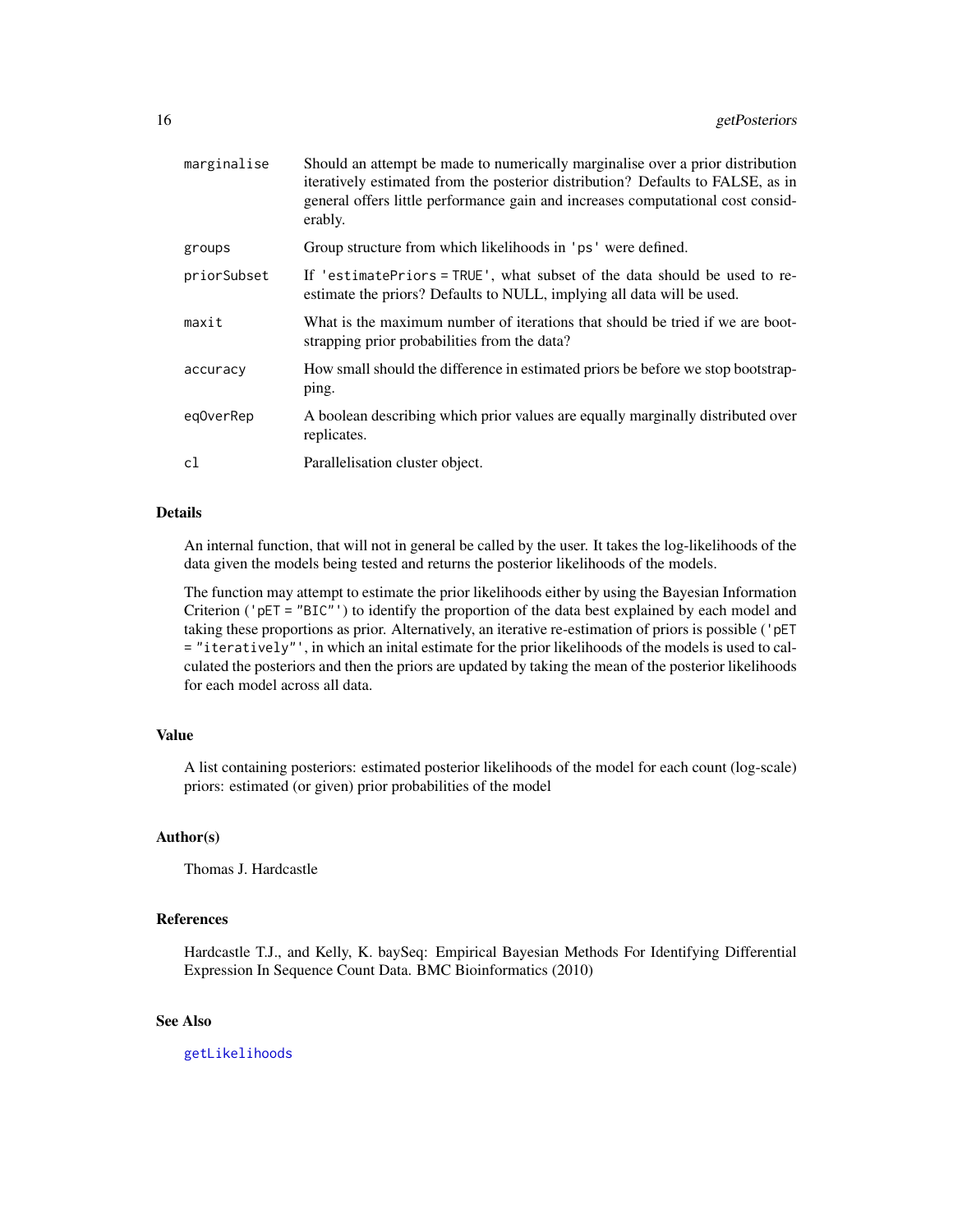#### <span id="page-16-0"></span>getPriors and the set of the set of the set of the set of the set of the set of the set of the set of the set of the set of the set of the set of the set of the set of the set of the set of the set of the set of the set of

#### Examples

```
# Simulate some log-likeihoods of data given models (each model
# describes one column of the 'ps' object).
ps <- log(rbind(
                cbind(runif(10000, 0, 0.1), runif(10000, 0.3, 0.9)),
                cbind(runif(10000, 0.4, 0.9), runif(1000, 0, 0.2))))
# get posterior log-likelihoods of model, estimating prior likelihoods
# of each model from the data.
pps \leq getPosteriors(ps, prs \leq c(0.5, 0.5), pET = "none", cl =
NULL)
pps$priors
pps$posteriors[1:10,]
```
<span id="page-16-1"></span>getPriors *Estimates prior parameters for the underlying distributions of 'count' data.*

#### <span id="page-16-2"></span>Description

These functions estimate, via maximum likelihood methods, the parameters of the underlying distributions specified in the 'densityFunction' slot of the countData object. A special case is maintained for historical reasons; getPriors.NB estimates parameters for a negative binomial distribution using quasi-maximum-likelihood methods.

#### Usage

```
getPriors(cD, samplesize = 1e5, samplingSubset = NULL,
consensus = FALSE, cl, verbose = TRUE)
getPriors.NB(cD, samplesize = 1e5, samplingSubset = NULL,
equalDispersions = TRUE, estimation = "QL", verbose = TRUE, zeroML =
FALSE, consensus = FALSE, cl, ...)
```
#### Arguments

| cD         | A count Data object.                                                                                                                                      |
|------------|-----------------------------------------------------------------------------------------------------------------------------------------------------------|
| samplesize | How large a sample should be taken in estimating the priors?                                                                                              |
|            | samplingSubset If given, the priors will be sampled only from the subset specified.                                                                       |
| consensus  | If TRUE, creates a consensus distribution rather than a separate distribution for<br>each member of the groups structure in the 'cD' object. See Details. |
| cl         | A SNOW cluster object.                                                                                                                                    |
| verbose    | Should status messages be displayed? Defaults to TRUE.                                                                                                    |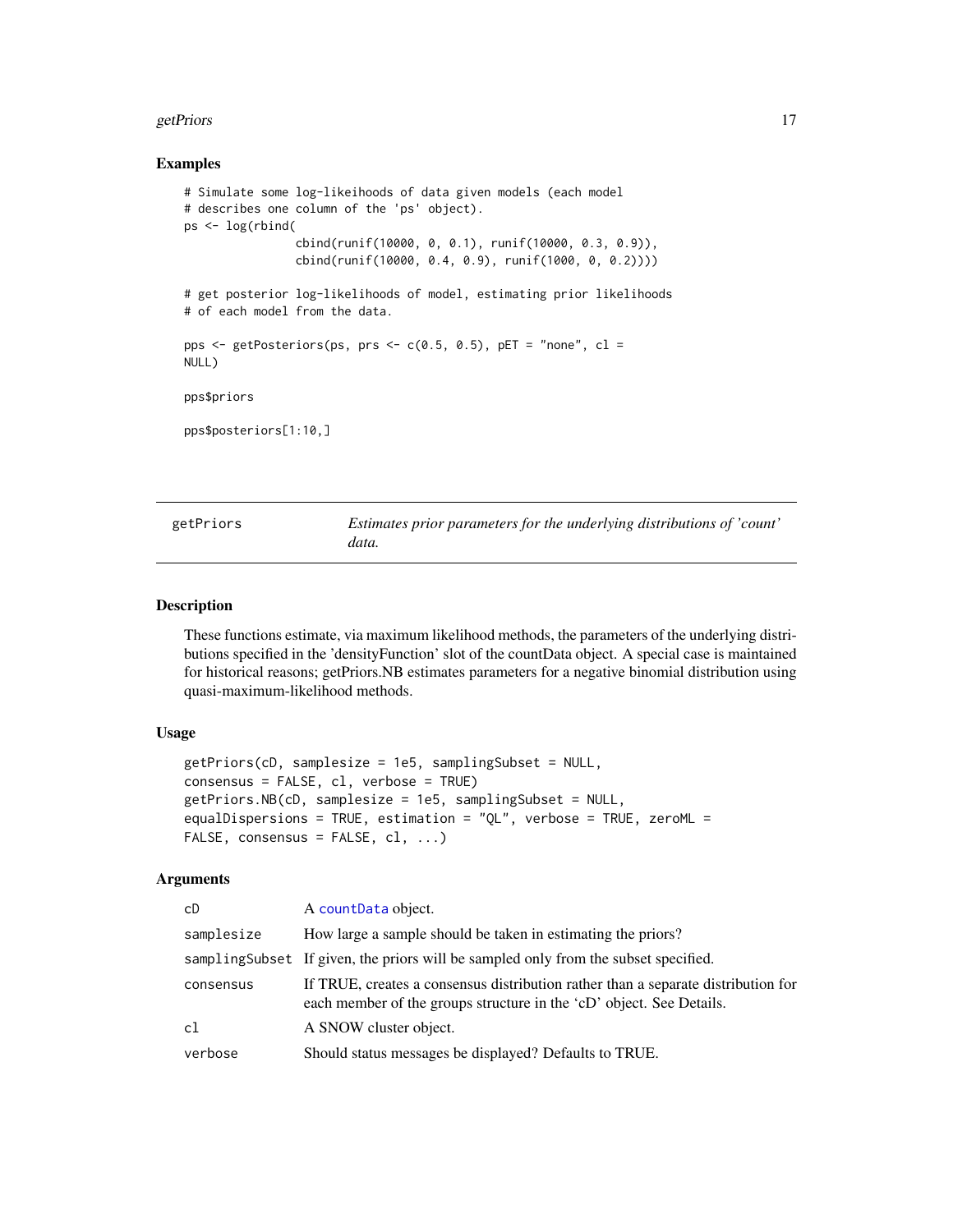<span id="page-17-0"></span>

| equalDispersions |                                                                                                                                                                                                                                                             |
|------------------|-------------------------------------------------------------------------------------------------------------------------------------------------------------------------------------------------------------------------------------------------------------|
|                  | Should we assume equal dispersions of data across all groups in the 'cD' object?<br>Defaults to TRUE; see Details.                                                                                                                                          |
| estimation       | Defaults to "QL", indicating quasi-likelihood estimation of priors. Currently, the<br>only other possibilities are "ML", a maximum-likelihood method, and "edgeR",<br>the moderated dispersion estimates produced by the 'edgeR' package. See De-<br>tails. |
| zeroML           | Should parameters from zero data (rows that within a group are all zeros) be<br>estimated using maximum likelihood methods (which will result in zeros in the<br>parameters? See Details.                                                                   |
|                  | Additional parameters to be passed to the estimate agwised is p function if<br>$'$ estimation = "edgeR" $'.$                                                                                                                                                |

#### Details

These functions empirically estimate prior parameters for the distributions used in estimating posterior likelihoods of each count belonging to a particular group.

For priors estimated for the negative binomial methods, three options are available. Differences in the options focus on the way in which the dispersion is estimated for the data. In simulation studies, quasi-likelihood methods ('estimation = " $QL''$ ') performed best and so these are used by default. Alternatives are maximum-likelihood methods ('estimation = "ML"'), and the 'edgeR' packages moderated dispersion estimates ('estimation = "edgeR"').

The priors estimated for the negative binomial methods ('getPriors.NB') may assume that the dispersion of data for a given row is identical for all group structures defined in 'cD@groups' ('equalDispersions = TRUE'). Alternatively, the dispersions may be estimated individually for each group structure ('equalDispersions = FALSE'). Unless there is a strong reason for believing that the data are differently dispersed between groups, 'equalDispersions = TRUE' is recommended. If 'estimation = "edgeR"' then this parameter is ignored and dispersion is assumed identical for all group structures.

If all counts in a given row for a given group are zero, then maximum and quasi-likelihood estimation methods will result in a zero parameter for the mean. In analyses where segment length is a factor, this makes it hard to differentiate between (for example) a region which contains no reads but is only ten bases long and one which likewise contains no reads but is ten megabases long. If 'zeroML' is FALSE, therefore, the dispersion is set to 1 and the mean estimated as the value that leaves the likelihood of zero data at fifty percent.

If 'consensus = TRUE', then a consensus distribution is created and used for each group in the 'cD' object. This allows faster computation of the priors and likelihoods, but with some degradation of accuracy.

A 'cluster' object is recommended in order to estimate the priors for the negative binomial distribution. Passing NULL to this variable will cause the function to run in non-parallel mode.

# Value

A [countData](#page-4-1) object.

#### Author(s)

Thomas J. Hardcastle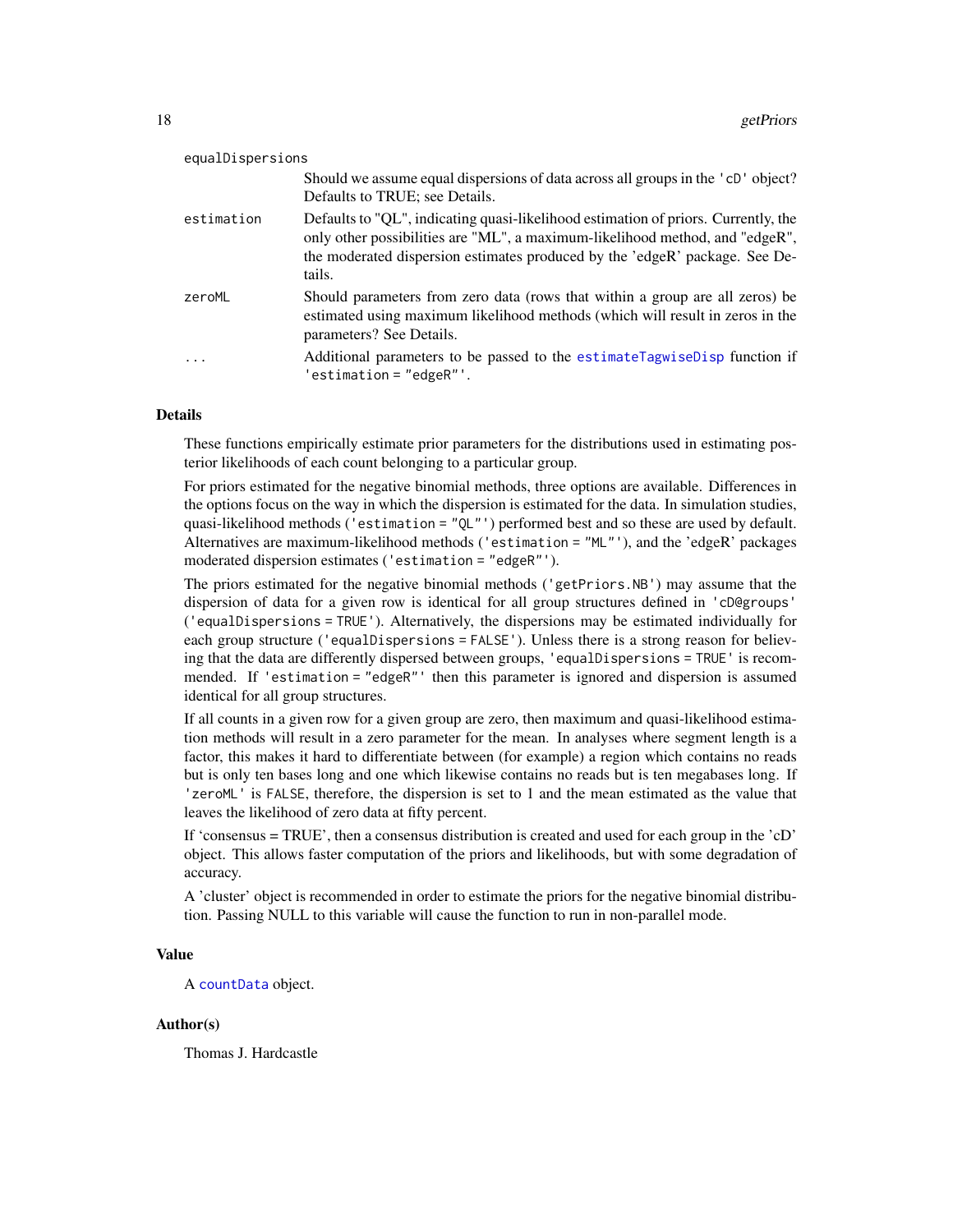#### <span id="page-18-0"></span>get TPs  $\sim$  19

# References

Hardcastle T.J., and Kelly, K. baySeq: Empirical Bayesian Methods For Identifying Differential Expression In Sequence Count Data. BMC Bioinformatics (2010)

# See Also

[countData](#page-4-1), [getLikelihoods](#page-10-1)

#### Examples

```
# See vignette for more examples.
# If we do not wish to parallelise the functions we set the cluster
# object to NULL.
cl <- NULL
# Alternatively, if we have the 'snow' package installed we
# can parallelise the functions. This will usually (not always) offer
# significant performance gain.
## Not run: try(library(snow))
## Not run: try(cl <- makeCluster(4, "SOCK"))
# load test data
data(simData)
# Create a {countData} object from test data.
replicates <- c("simA", "simA", "simA", "simA", "simA", "simB", "simB", "simB", "simB", "simB")
groups <- list(NDE = c(1,1,1,1,1,1,1,1,1,1), DE = c(1,1,1,1,1,2,2,2,2,2))
CD <- new("countData", data = simData, replicates = replicates, groups = groups)
#estimate library sizes for countData object
libsizes(CD) <- getLibsizes(CD)
# Get priors for negative binomial method
CDPriors \leq getPriors.NB(CD, samplesize = 10^5, estimation = "QL", cl = cl)
```
<span id="page-18-1"></span>getTPs *Gets the number of true positives in the top n counts selected by ranked posterior likelihoods*

# Description

If the true positives are known, this function will return a vector, the ith member of which gives the number of true positives identified if the top i counts, based on estimated posterior likelihoods, are chosen.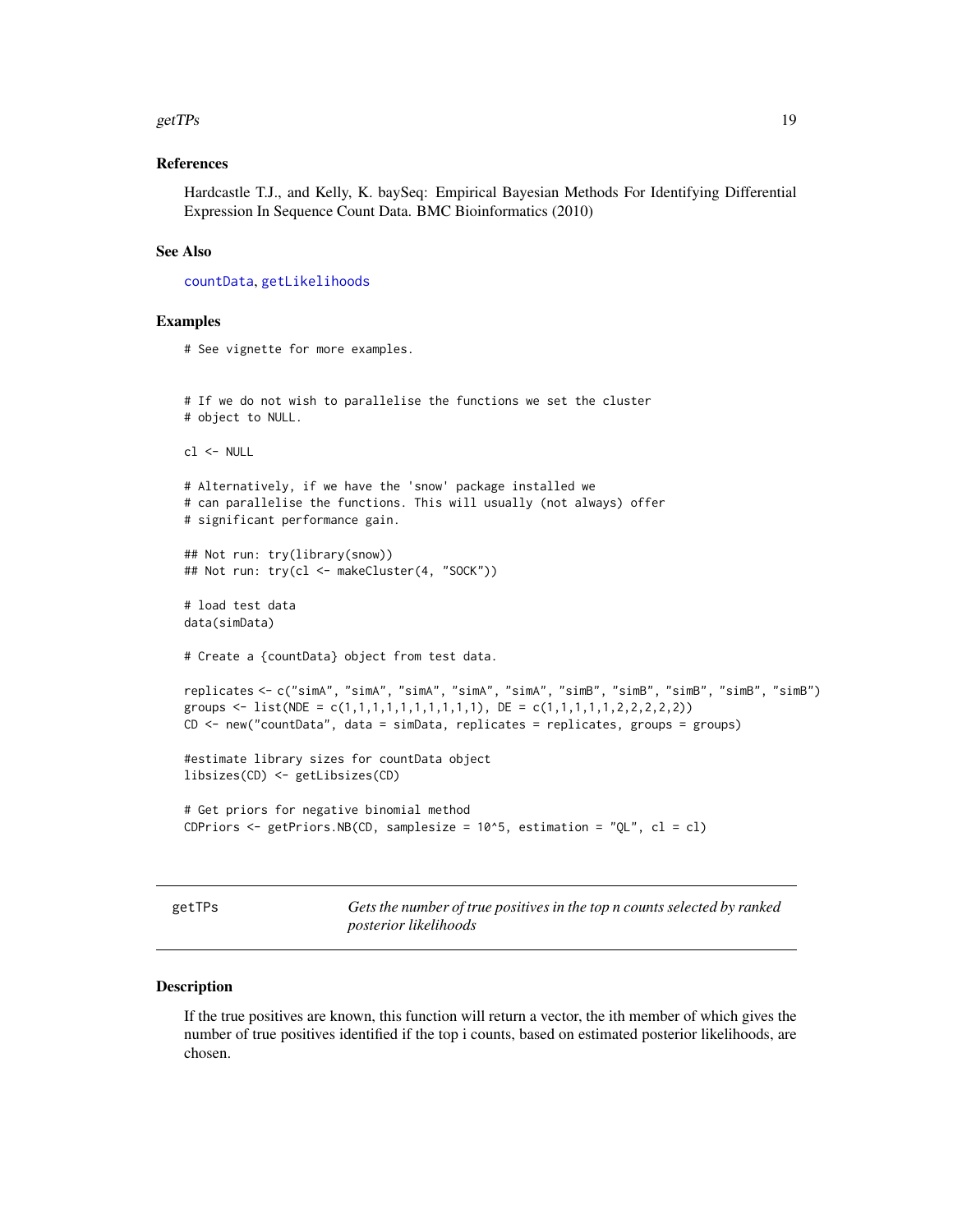#### Usage

```
getTPs(cD, group, decreasing = TRUE, TPs)
```
#### **Arguments**

| сD                    | countData object, containing posterior likelihoods for each group. |
|-----------------------|--------------------------------------------------------------------|
| group                 | Which group should we give the counts for? See Details.            |
| decreasing            | Ordering on posterior likelihoods.                                 |
| <b>TP<sub>S</sub></b> | Known true positives.                                              |

# Details

In the rare (or simulated) cases where the true positives are known, this function will calculate the number of true positives selected at any cutoff.

The 'group' can be defined either as the number of the element in 'cD@groups' or as a string which will be partially matched to the names of the 'cD@groups' elements.If group = NULL, then the function looks at the posterior likelihoods that the data have no true differential expression (if calculated).

#### Value

A vector, the ith member of which gives the number of true positives identified if the top i counts are chosen.

#### Author(s)

Thomas J. Hardcastle

#### See Also

[countData](#page-4-1)

# Examples

# See vignette for more examples.

```
...<br># See vignette for more examples.<br># We load in a `countData' object containing the estimated posterior
% See vignette for more examples.<br># We load in a `countData' object containing the es<br># likelihoods of expression (see `getLikelihoods').
```
#### data(CDPost)

```
# If the first hundred rows in the 'simData' matrix are known to be
# truly differentially expressed (the second hypothesis defined in the
# 'groups' list) then we find the number of true positives for the top n
# genes selected as the nth member of
```

```
getTPs(CDPost, group = "DE", decreasing = TRUE, TPs = 1:100)
```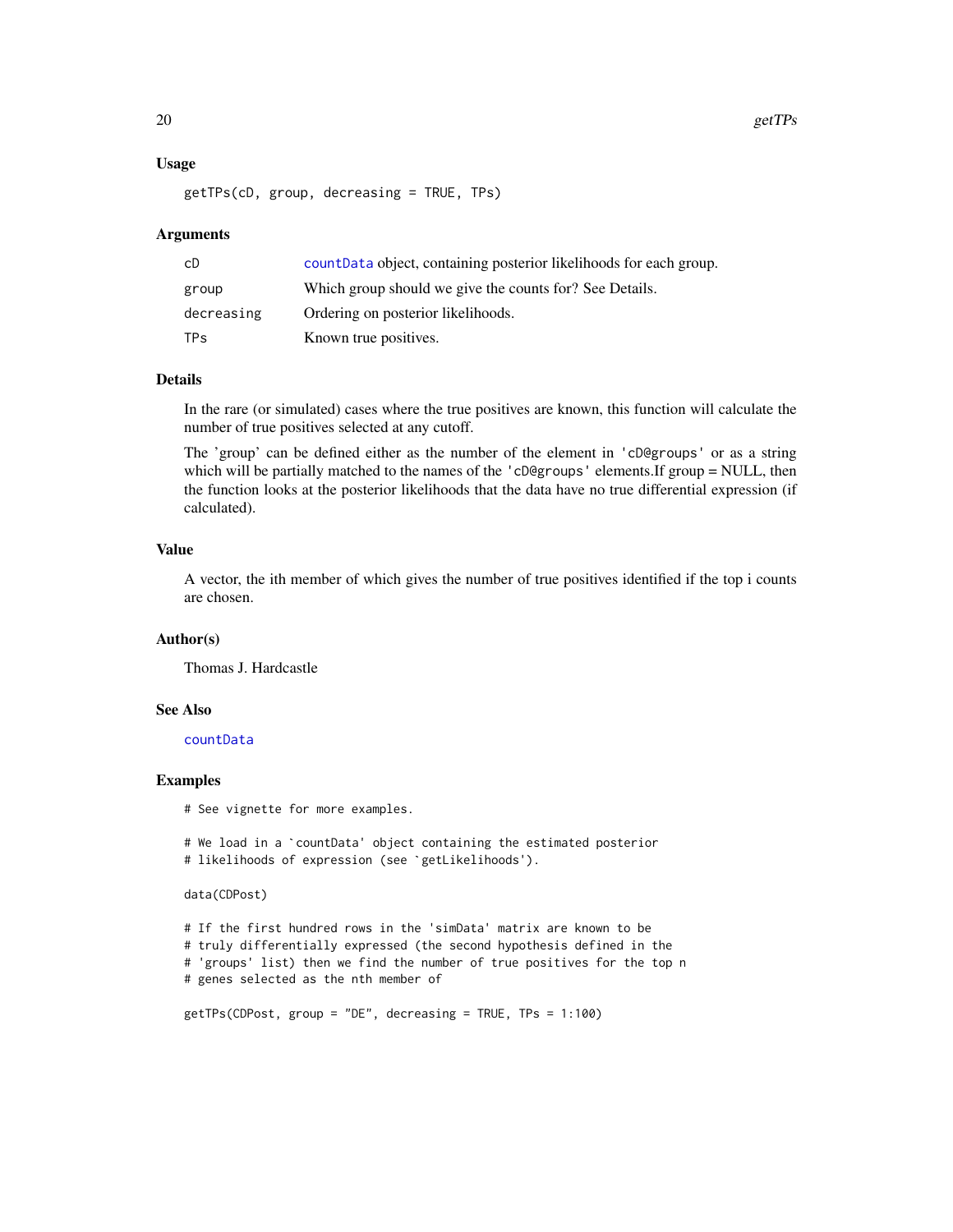<span id="page-20-0"></span>makeOrderings *Construct orderings for count data given a model structure and an ordering function.*

# Description

Given a model structure as defined in the '@groups' slot of a [countData](#page-4-1) object containing more than one group, it is often possible to define an ordering on the groups for a given genomic event. To take a simple example, if the average expression of a gene is higher in sample set A then in sample set B, then we might impose an ordering  $A > B$ .

#### Usage

makeOrderings(cD, orderingFunction)

#### Arguments

cD A [countData](#page-4-1) object, or a descendant thereof.

orderingFunction

A function defining the orderings. If not given, will be taken from the '@densityFunction' slot of 'cD'. See Details, and examples below.

#### Details

The orderingFunction takes 'dat' and 'observables' as arguments. 'dat' is equivalent to the '@data' slot of the 'cD' object, and 'observables' the combined data in the '@sampleObservables', '@rowObservables' and '@cellObservables' slots.

# Value

A [countData](#page-4-1) with populated '@orderings' slot.

#### Author(s)

Thomas J. Hardcastle

# References

Hardcastle T.J., and Kelly, K. baySeq: Empirical Bayesian Methods For Identifying Differential Expression In Sequence Count Data. BMC Bioinformatics (2010)

# Examples

# load test data data(simData)

# Create a countData object from test data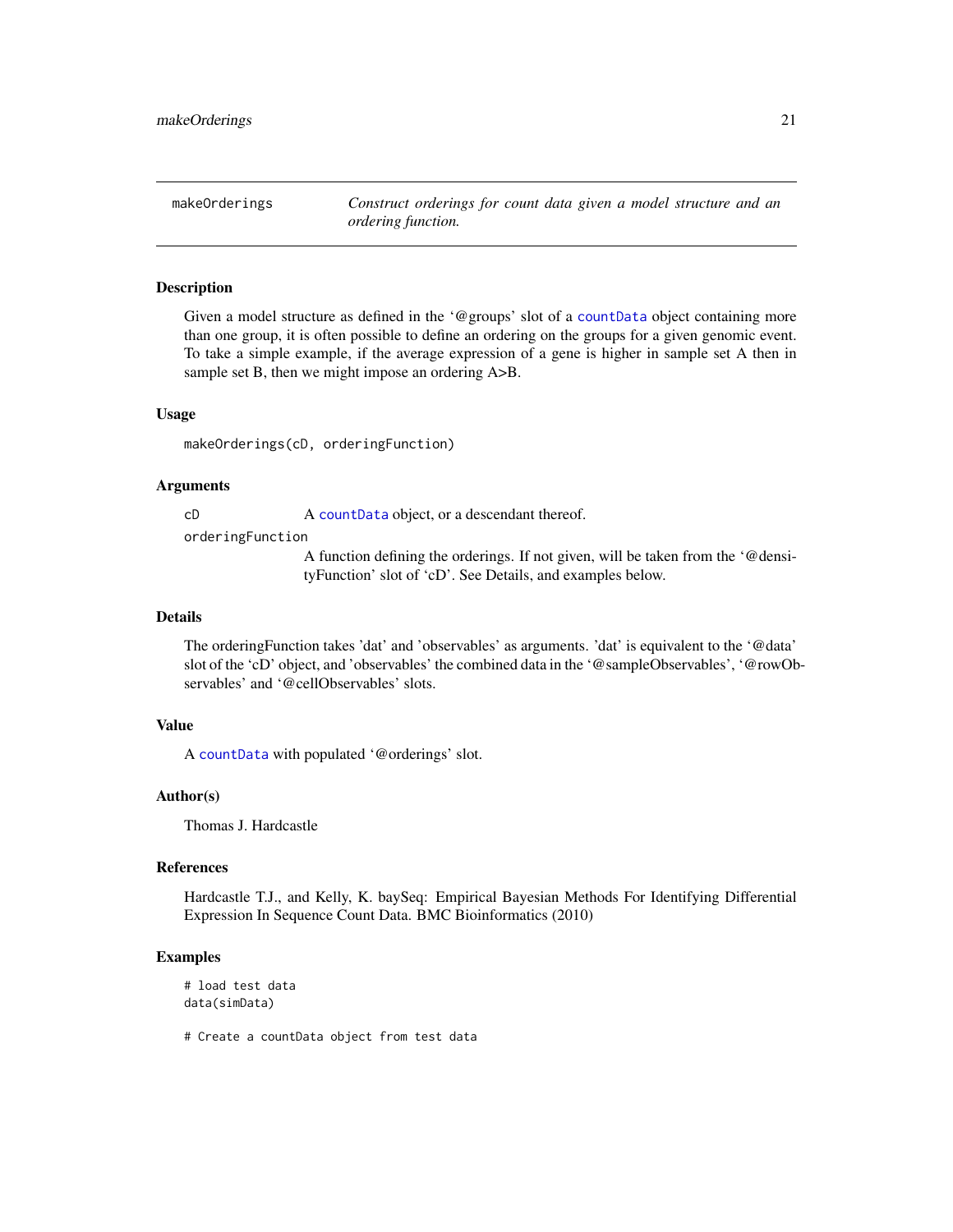```
replicates <- c("simA", "simA", "simA", "simA", "simA", "simB", "simB", "simB", "simB", "simB")
groups <- list(NDE = c(1,1,1,1,1,1,1,1,1,1), DE = c(1,1,1,1,1,2,2,2,2,2))
CD <- new("countData", data = simData, replicates = replicates, groups = groups)
libsizes(CD) <- getLibsizes(CD)
# order on expression normalised for library size (scaling factor) and gene length
CD <- makeOrderings(CD, orderingFunction = function(dat, observables) dat / observables$libsizes)
# orderings calculated for DE group
head(CD@orderings)
# load test (paired) data
data(pairData)
# create a countData object from paired data
pairCD <- new("countData", data = list(pairData[,1:4], pairData[,5:8]),
                  replicates = c(1,1,2,2),groups = list(NDE = c(1,1,1,1), DE = c(1,1,2,2)),
               densityFunction = bbDensity)
libsizes(pairCD) <- getLibsizes(pairCD)
# order on (log-)ratio of pairs, with fudge-factor on zeros.
pairCD <- makeOrderings(pairCD, orderingFunction = function(dat, observables) {
                                      data <- dat / observables$libsizes
                                      adjmin \leq - min(data[data > 0]) / 10
                                      log(data[,, 1] + adjmin) - log(data[,, 2] + adjmin)})
# orderings calculated for DE group
head(pairCD@orderings)
```

```
marginaliseEqual Computes marginal likelihoods that two replicate groups are equal.
```
# Description

In cases where multiple models are simultaneously evaluated in the 'getLikelihoods' function, the posterior likelihoods for each model in which two conditions are equivalent can be summed to give the marginal likelihood of equivalence for all biomolecular events (i.e., data rows).

#### Usage

```
marginaliseEqual(cD, r1, r2)
```
<span id="page-21-0"></span>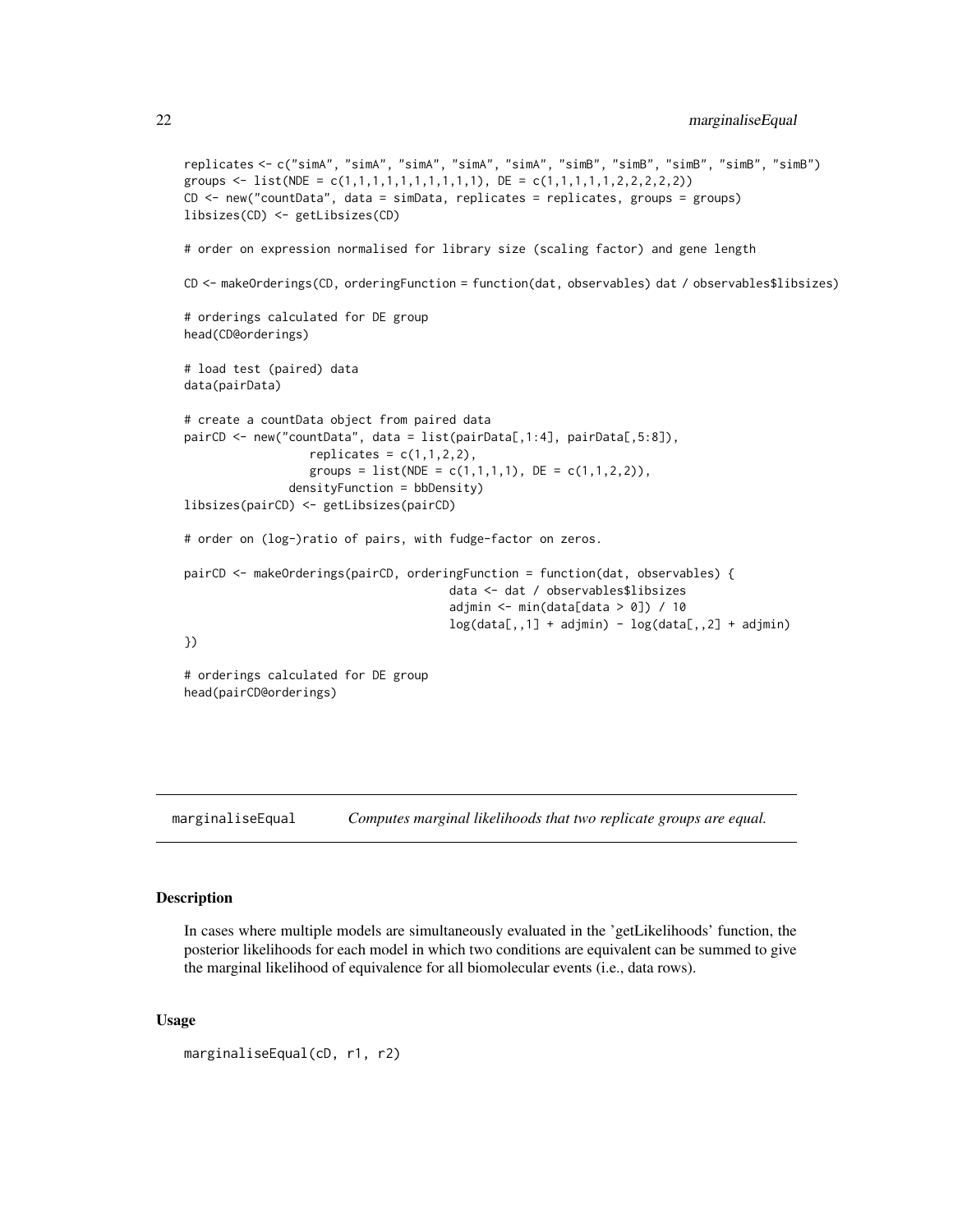# <span id="page-22-0"></span>marginaliseEqual 23

# Arguments

| cD             | A countData object with evaluated posterior likelihoods in the '@posteriors'<br>slot.    |
|----------------|------------------------------------------------------------------------------------------|
| r1             | A defined group name to identify in the '@groups' slot of the count Data object<br>"cD'. |
| r <sup>2</sup> | A defined group name to identify in the '@groups' slot of the count Data object<br>'cD'. |

#### Value

A vector of marginal posterior likelihoods defining the probability that the two group identifiers are equal for each row of the data.

#### Author(s)

Thomas J. Hardcastle

# See Also

[allModels](#page-3-1) [marginalisePairwise](#page-23-1)

#### Examples

```
# load test data
data(simData)
# Create a {countData} object from test data, supposing that there are
# multiple experimental groups present.
replicates <- c("simA", "simA", "simB", "simC", "simC", "simD", "simE", "simE", "simF", "simG")
CD <- new("countData", data = simData, replicates = replicates)
CD <- allModels(CD)
# The total number of models generated is high.
length(CD@groups)
# Priors and likelihoods acquired through standard means.
## Not run: CD <- getPriors(CD, cl = cl)
## Not run: CD <- getLikelihoods(CD, cl = cl)
# Marginal likelihood that 'simA' and 'simD' replicate groups are equal
# for each row of the data.
## Not run: marginaliseEqual(CD, "simA", "simD")
```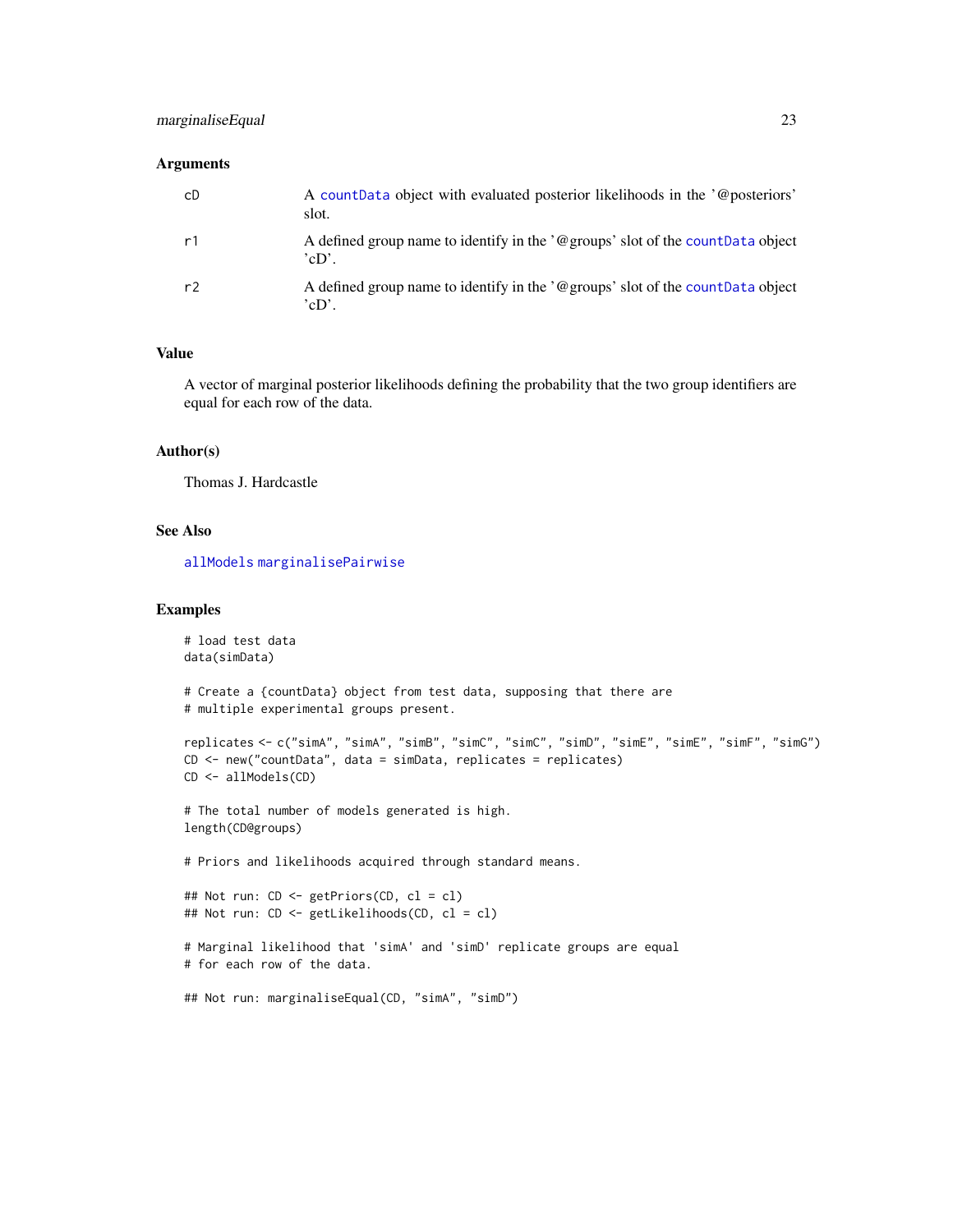<span id="page-23-1"></span><span id="page-23-0"></span>marginalisePairwise *Computes marginal likelihoods that two replicate groups differ, in a paticular direction.*

# Description

In cases where multiple models are simultaneously evaluated in the 'getLikelihoods' function, the posterior likelihoods for each model in which one condition is greater than another can be summed to give the marginal likelihood of (directed) difference for all biomolecular events (i.e., data rows).

#### Usage

marginalisePairwise(cD, greaterThan, lessThan)

# Arguments

| cD          | A countData object with evaluated posterior likelihoods in the '@posteriors'<br>slot.                                                                                                                                                                           |
|-------------|-----------------------------------------------------------------------------------------------------------------------------------------------------------------------------------------------------------------------------------------------------------------|
| greaterThan | A defined group name (or vector of group names) to identify in the '@groups'<br>slot of the countData object 'cD'; the function will identify all models in which<br>these groups are equivalent and greater than that defined in the 'lessThan' vari-<br>able. |
| lessThan    | A defined group name (or vector of group names) to identify in the '@groups'<br>slot of the count Data object 'cD'; the function will identify all models in which<br>these groups are eqivalent and less than that defined in the 'greaterThan' vari-<br>able. |

# Value

A vector of marginal posterior likelihoods defining the probability that the two group identifiers are (directionally) different for each row of the data.

#### Author(s)

Thomas J. Hardcastle

#### See Also

[allModels](#page-3-1) [marginaliseEqual](#page-21-1)

# Examples

```
# load test data
data(simData)
```
# Create a {countData} object from test data, supposing that there are # multiple experimental groups present.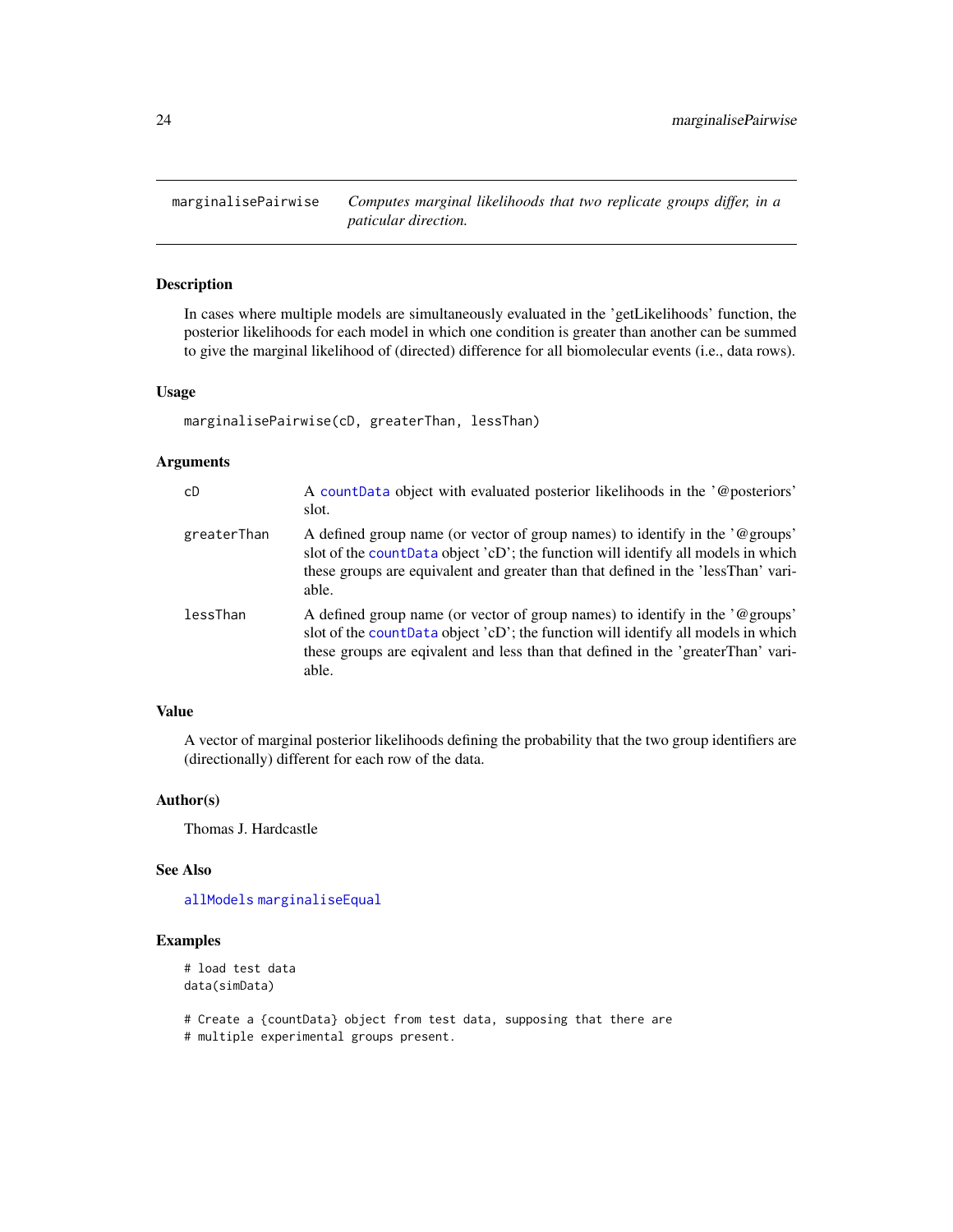#### <span id="page-24-0"></span>methObservables 25

```
replicates <- c("simA", "simA", "simB", "simC", "simC", "simD", "simE", "simE", "simF", "simG")
CD <- new("countData", data = simData, replicates = replicates)
CD <- allModels(CD)
# The total number of models generated is high.
length(CD@groups)
# Priors and likelihoods acquired through standard means.
## Not run: CD <- getPriors(CD, cl = cl)
## Not run: CD <- getLikelihoods(CD, cl = cl)
# Marginal likelihood that 'simA' condition is greater than 'simD' group
# for each row of the data.
## Not run: marginalisePairwise(CD, "simA", "simD")
```
methObservables *Generation of intermediate values in likelihood estimation for methylation data.*

#### Description

Estimating prior and posterior values for methylation data that account for non-conversion rates is a time-consuming process. Significant increases in speed can be made by calculating in advance sets of data that will be re-used at several points of these analyses. This function populates the '@cellObservables' slot of a 'countData' object that contains a 'nonconversion' object in the '@sampleObservables' slot.

#### Usage

```
methObservables(mD, tail = 0.01)
```
#### Arguments

| mD   | A count Data object, or descendant, which contains a numeric vector 'noncon-<br>version' in the '@sampleObservables' slot.                                                                                                                               |
|------|----------------------------------------------------------------------------------------------------------------------------------------------------------------------------------------------------------------------------------------------------------|
| tail | A cutoff on the quantile (upper and lower) of the distribution on the non-conversion.<br>Smaller values will give a marginal increase in accuracy at high computational<br>cost. Large values will decrease accuracy somewhat but reduce the time needed |
|      | for analysis. See Details.                                                                                                                                                                                                                               |

# Details

For loci with large numbers of observed cytosines, the full dataset to be pre-computed will be very large. However, only the pre-computations near the average expression level will contribute significantly to the estimated priors and posteriors. The 'tail' parameter sets the quantile at which the distribution is considered to no longer contribute significantly to the results. Values below 0.1 are probably acceptable under nearly all circumstances.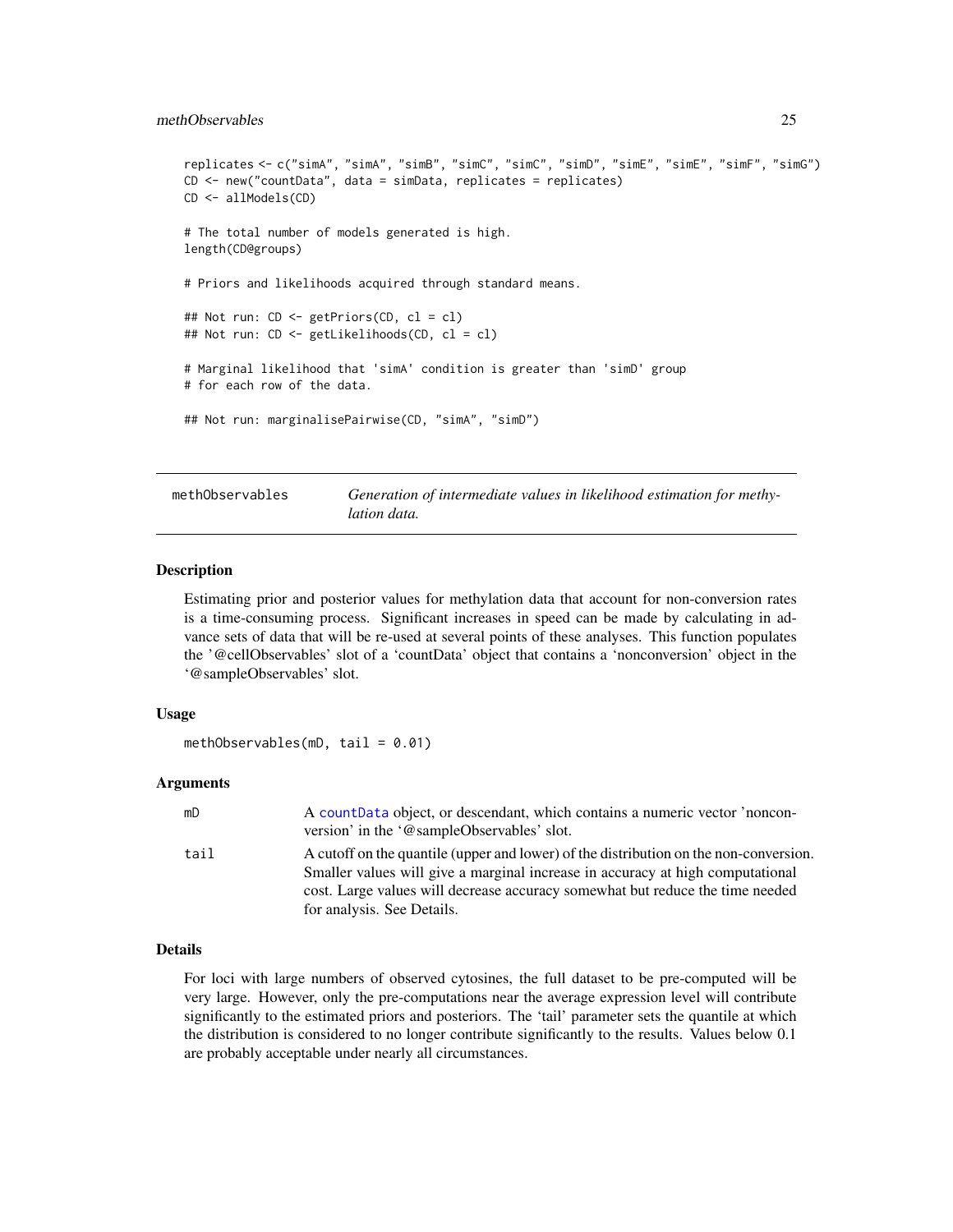### <span id="page-25-0"></span>Value

A [countData](#page-4-1) object with the '@cellObservables' slot populated with temporary values useful in the faster calculation of likelihoods.

#### Author(s)

Thomas J. Hardcastle

<span id="page-25-1"></span>

| mobAnnotation | Annotation data for a set of small RNA loci derived from sequencing                 |
|---------------|-------------------------------------------------------------------------------------|
|               | of grafts of Arabidopsis thaliana intended for differential expression<br>analyses. |

# Description

This data set is a data.frame ('mobAnnotation') describing three thousand small RNA loci identified in a set of Arabidopsis grafting experiments.

The data acquired through sequencing for these loci is found in data file 'mobData'.

# Usage

mobAnnotation

# Format

A data.frame defining chromosome and position of the sRNA loci.

#### Source

Illumina sequencing.

#### References

Molnar A. and Melnyk C.W. et al. Small silencing RNAs in plants are mobile and direct epigenetic modification in recipient cells. Science (2010)

#### See Also

[mobData](#page-26-1)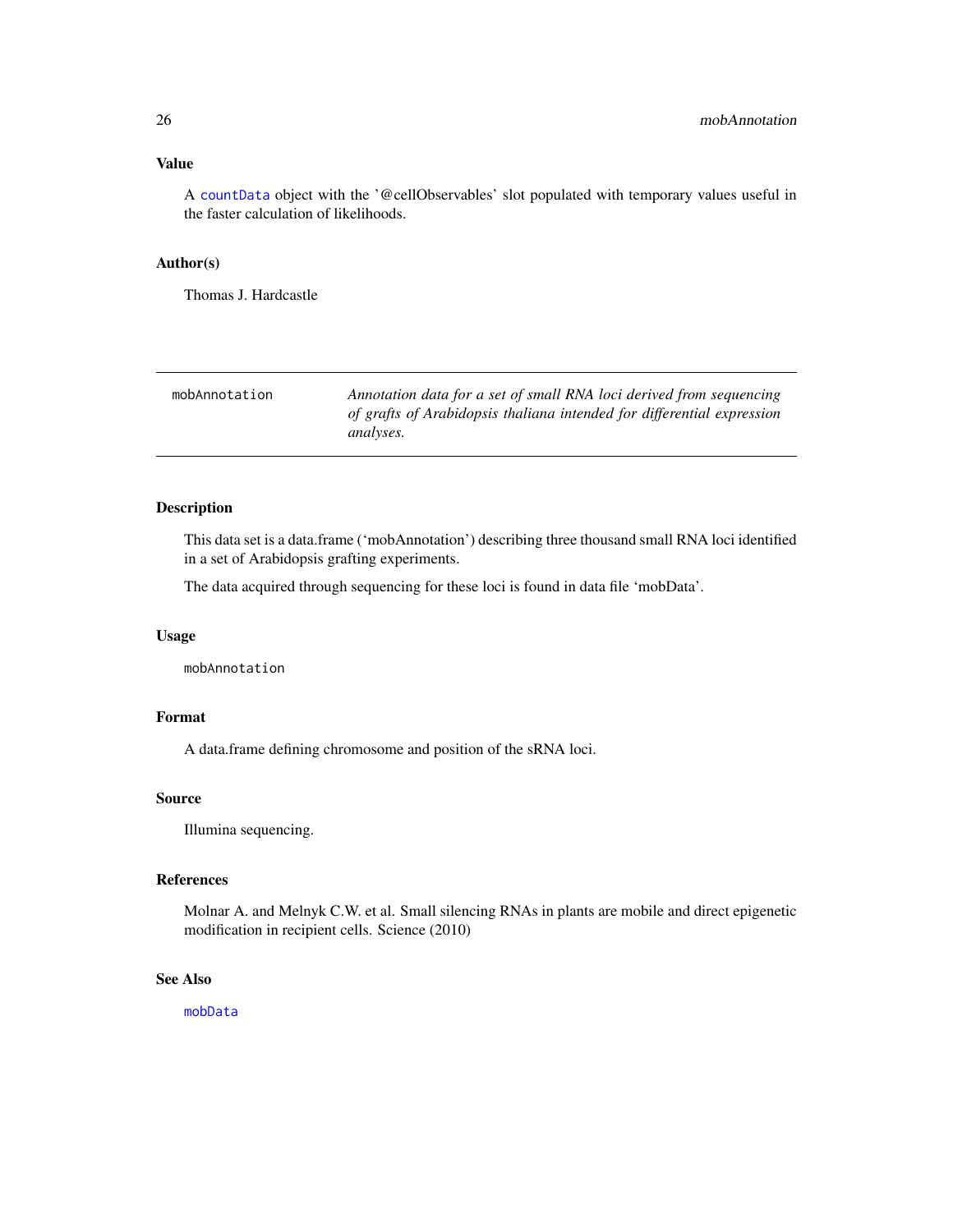<span id="page-26-1"></span><span id="page-26-0"></span>mobData *Data from a set of small RNA sequencing experiments carried out on grafts of Arabidopsis thaliana intended for differential expression analyses.*

#### Description

This data set is a matrix ('mobData') of counts acquired for three thousand small RNA loci from a set of Arabidopsis grafting experiments. Three different biological conditions exist within these data; one in which a Dicer 2,3,4 triple mutant shoot is grafted onto a Dicer 2,3,4 triple mutant root (SL236 and SL260), one in which a wild-type shoot is grafted onto a wild-type root (SL239 and SL240), and one in which a wild-type shoot is grafted onto a Dicer 2,3,4 triple mutant root (SL237 and SL238). Dicer 2,3,4 is required for the production of 22nt and 24nt small RNAs, as well as some 21nt ones. Consequently, if we detect differentially expressed sRNA loci in the root stock of the grafts, we can make inferences about the mobility of small RNAs.

The annotation of the loci from which these data derive is in data file 'mobAnnotation'.

#### Usage

mobData

# Format

A matrix of which each of the six columns represents a sample, and each row an sRNA locus (acquired by sequencing).

#### Source

Illumina sequencing.

#### References

Molnar A. and Melnyk C.W. et al. Small silencing RNAs in plants are mobile and direct epigenetic modification in recipient cells. Science (2010)

# See Also

[mobAnnotation](#page-25-1)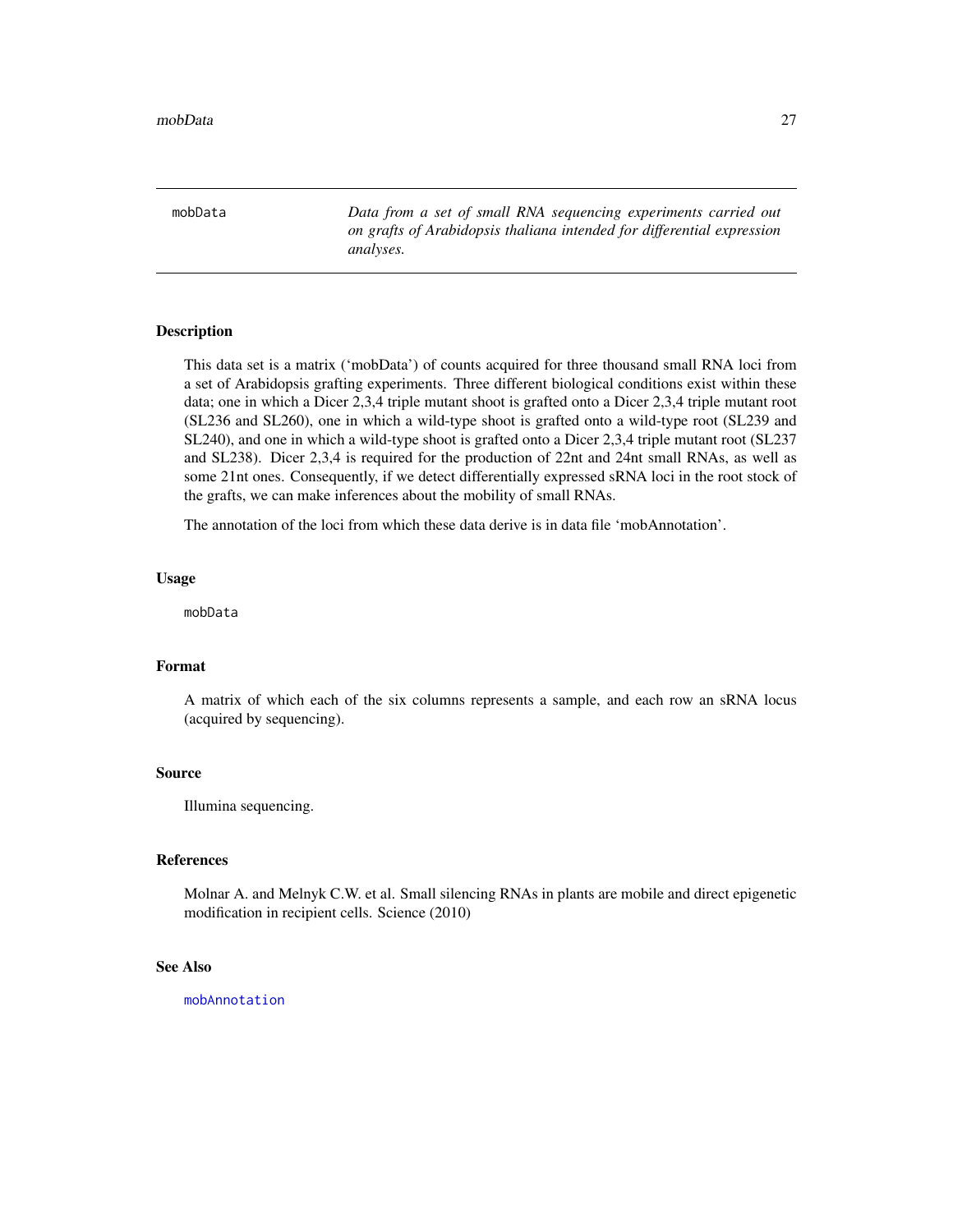<span id="page-27-0"></span>

#### Description

This data set is a matrix ('pairData') of simulated counts from a set of high-throughput sequencing data from a paired experimental design. The first four columns of data are to be paired with the second four columns of data respectively. The first two paired samples form one replicate group, the second two paired samples form another replicate group. The first hundred rows of the data are truly differentially expressed between replicate groups, the second hundred are differentially expressed between pairs, the remainder have no differential expression.

It is simulated according to a set of Poisson distributions whose parameters for each row are determined by a beta distribution on the relative proportions of data in each pairing.

#### Usage

pairData

#### Format

A matrix of which each of the eight columns represents a sample, and each row some discrete data (acquired by sequencing).

#### Source

Simulation.

plotMA.CD *'MA'-plot for count data.*

#### Description

This function creates an MA-plot from two sets of samples. For those data where the log-ratio is infinite (because in one set of sample data all observed counts are zero), we plot instead the log-values of the other group.

#### Usage

```
plotMA.CD(cD, samplesA, samplesB, normaliseData = TRUE, scale = NULL,
xlab = "A", ylab = "M", ...)
```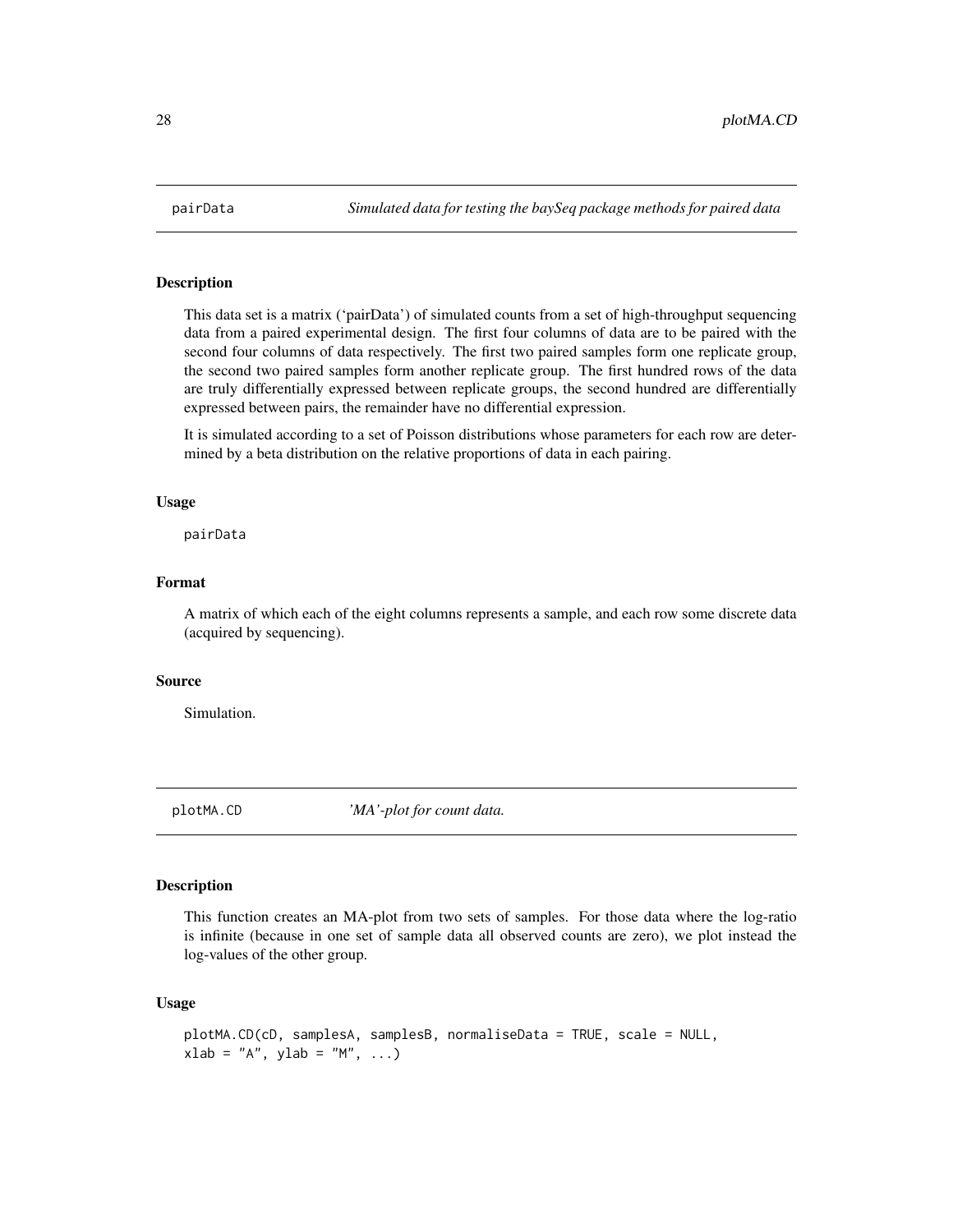# <span id="page-28-0"></span>plotMA.CD 29

#### **Arguments**

| cD            | A countData object.                                                                                                                                                                                                 |
|---------------|---------------------------------------------------------------------------------------------------------------------------------------------------------------------------------------------------------------------|
| samplesA      | Either a character vector, identifying sample set A by either replicate name or<br>sample name, or a numerical vector giving the columns of data in the 'countData'<br>object that forms sample set A. See Details. |
| samplesB      | Either a character vector, identifying sample set B by either replicate name or<br>sample name, or a numerical vector giving the columns of data in the 'countData'<br>object that forms sample set B. See Details. |
| normaliseData | Should the data be normalised by library size before computing log-ratios? De-<br>faults to TRUE.                                                                                                                   |
| scale         | If given, defines the scale on which the log-ratios will be plotted. Defaults to<br>NULL, implying that the scale will be calculated by the function.                                                               |
| xlab          | Label for the X-axis. Defaults to "A".                                                                                                                                                                              |
| ylab          | Label for the Y-axis. Defaults to "M".                                                                                                                                                                              |
| $\ddotsc$     | Any other parameters to be passed to the plot function.                                                                                                                                                             |

# Details

The samples sets can be identified either by a numeric vector which specifies the columns of data from the countData object 'cD', or by a character vector. If a character vector is used, the members of the character vector will first be searched for in the @replicates slot of the 'cD' object. Any members of the vector not found in the replicates slot, will be searched for in the column names of the @data slot of the 'cD' object. Different classes of vector can be used for 'samplesA' and 'samplesB', as shown in the example below.

# Value

Plotting function.

#### Author(s)

Thomas J. Hardcastle

# See Also

[countData](#page-4-1)

#### Examples

data(simData)

```
replicates <- c("simA", "simA", "simA", "simA", "simA", "simB", "simB", "simB", "simB", "simB")
groups <- list(NDE = c(1,1,1,1,1,1,1,1,1,1), DE = c(1,1,1,1,1,2,2,2,2,2))
CD <- new("countData", data = simData, replicates = replicates, groups = groups)
```
#estimate library sizes for countData object libsizes(CD) <- getLibsizes(CD)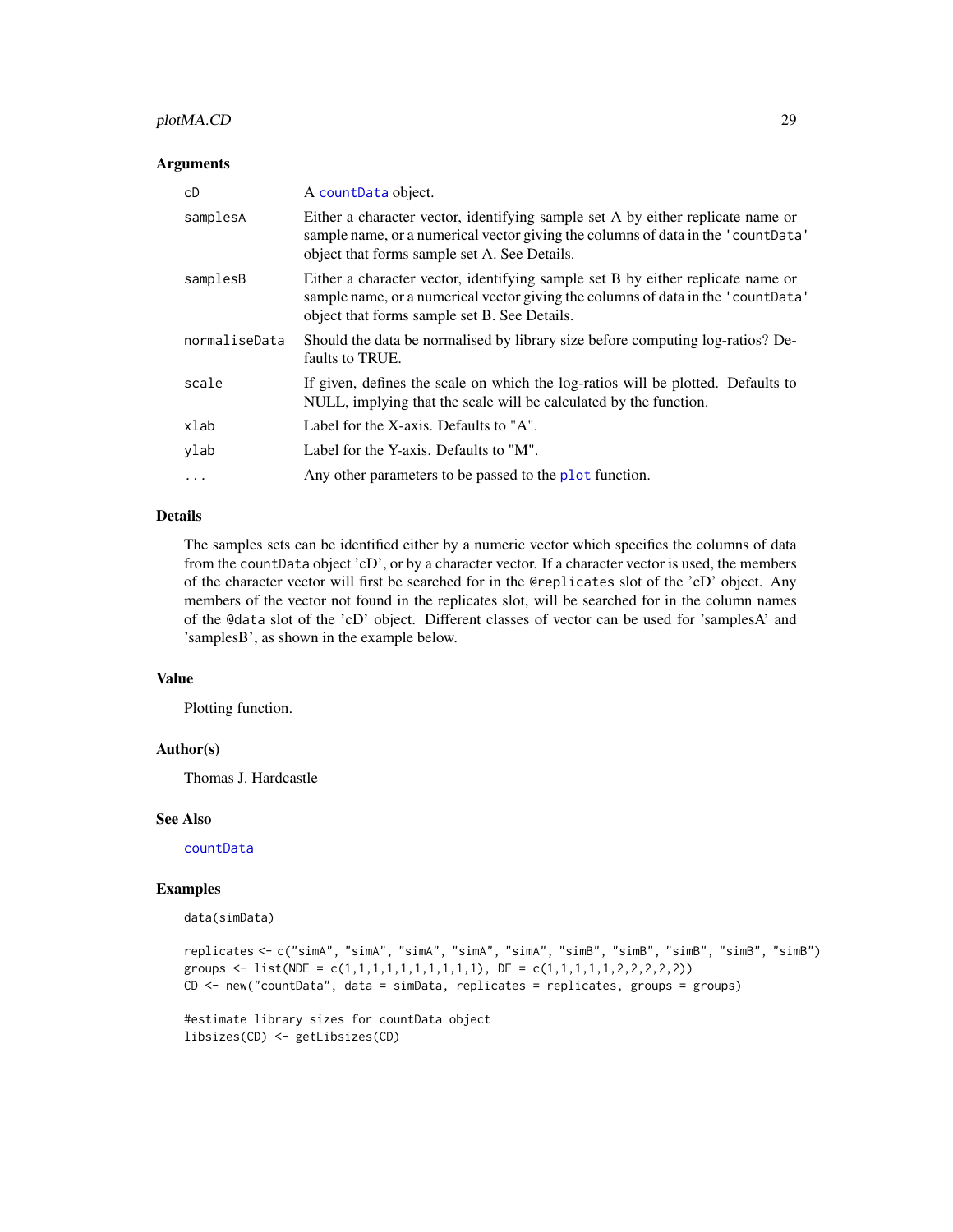```
#MA-plot comparing replicate groups
plotMA.CD(CD, samplesA = "simA", samplesB = 6:10)
```
plotNullPrior *Plots distribution of null function and shows the threshold separator.*

#### Description

In sequencing expression of various genomic events, it is not uncommon to find a subset of genomic events that are qualitatively different from the remainder of the data. Thus, for some function of the estimated priors, we may observe bimodality or long tails which correlate to this subset.

#### Usage

plotNullPrior(cD, ...)

# Arguments

| cD       | A count Data object with a '@nullFunction' slot in its '@densityFunction'. |
|----------|----------------------------------------------------------------------------|
| $\cdots$ | Additional arguments to be passed to 'plot'                                |

#### Value

Invisibly, the numeric value of the threshold.

#### Author(s)

Thomas J. Hardcastle

| plotPosteriors | Plots the posterior likelihoods estimated for a 'countData' object |
|----------------|--------------------------------------------------------------------|
|                | against the log-ratios observed between two sets of sample data.   |

#### Description

This function plots the posterior likelihoods estimated for a 'countData' object against the log-ratios observed between two sets of sample data. For those data where the log-ratio is infinite (because in one set of sample data all observed counts are zero), we plot instead the log-values of the other group.

# Usage

```
plotPosteriors(cD, group, samplesA, samplesB, ...)
```
<span id="page-29-0"></span>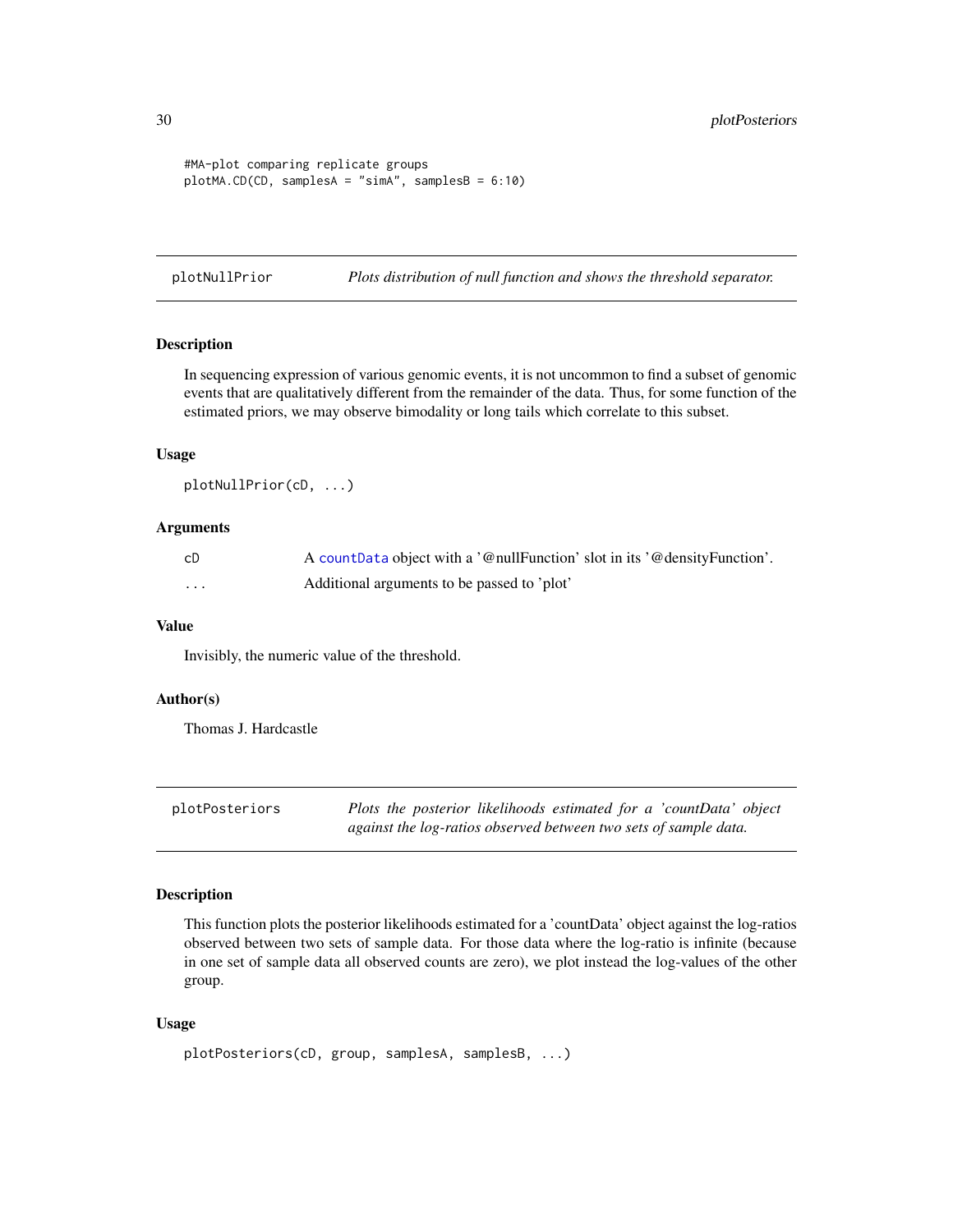#### <span id="page-30-0"></span>plotPriors 31

#### **Arguments**

| cD       | A count Data object, for which posterior likelihoods have been estimated (see<br>getPosteriors).                                                                                                                                                                   |
|----------|--------------------------------------------------------------------------------------------------------------------------------------------------------------------------------------------------------------------------------------------------------------------|
| group    | From which group (as defined in the 'cD@groups' slot) should posterior like-<br>lihoods be shown? Can be defined either as the number of the element in<br>'cD@groups' or as a string which will be partially matched to the names of<br>the 'cD@groups' elements. |
| samplesA | A numerical vector giving the columns of data in the 'count Data' object that<br>forms sample set A.                                                                                                                                                               |
| samplesB | A numerical vector giving the columns of data in the 'count Data' object that<br>forms sample set B.                                                                                                                                                               |
| .        | Any other parameters to be passed to the plot function.                                                                                                                                                                                                            |

# Value

Plotting function.

# Author(s)

Thomas J. Hardcastle

# See Also

[getPosteriors](#page-14-1)

#### Examples

```
# We load in a `countData' object containing the estimated posterior
# likelihoods of expression (see `getLikelihoods').
data(CDPost)
plotPosteriors(CDPost, group = "DE", samplesA = 1:5, samplesB = 6:10)
# equivalent to plotPosteriors(CDPost, group = 2, samplesA = 1:5, samplesB = 6:10)
```
plotPriors *Plots the density of the log values estimated for the mean rate in the prior data for the Negative Binomial approach to detecting differential expression*

# Description

This function plots the density of the log values estimated for the mean rate in the data used to estimate a prior distribution for data under the assumption of a Negative Binomial distribution. This function is useful for looking for bimodality of the distributions, and thus determining whether we should try and identify data with no true expression.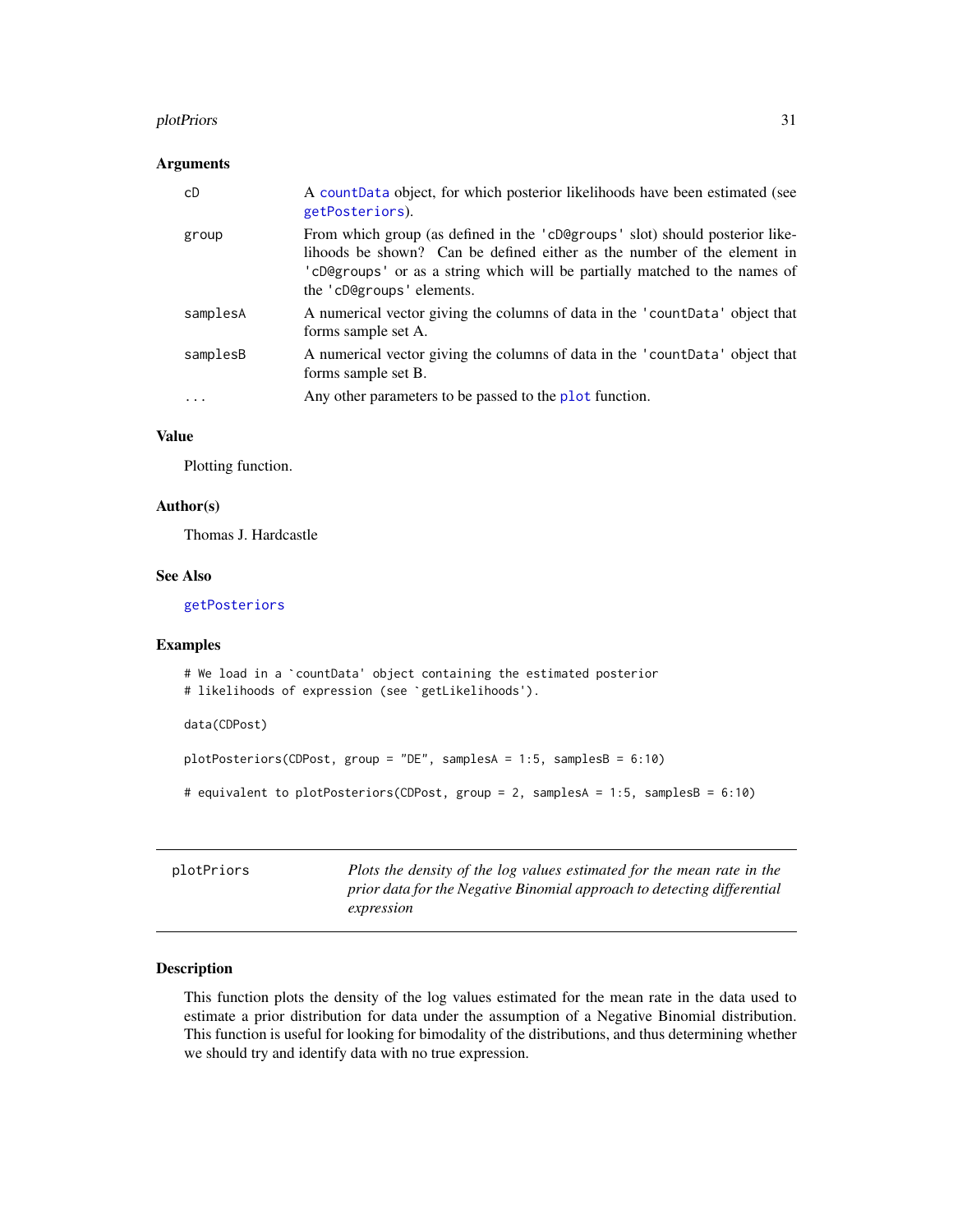#### <span id="page-31-0"></span>Usage

plotPriors(cD, group, par = 1)

#### **Arguments**

| cD    | count Data object, for which priors have been estimated using the assumption<br>of a Negative Binomial distribution (see getPriors. NB).                                                                                                                                                       |
|-------|------------------------------------------------------------------------------------------------------------------------------------------------------------------------------------------------------------------------------------------------------------------------------------------------|
| group | Which group should we plot the priors for? In general, should be the group that<br>defines non-differentially expressed data. Can be defined either as the number<br>of the element in 'cD@groups' or as a string which will be partially matched to<br>the names of the 'cD@groups' elements. |
| par   | The parameter of the prior that will be plotted.                                                                                                                                                                                                                                               |

# Details

If the plot of the data appears bimodal, then it may be sensible to try and look for data with no true expression by using the option nullPosts = TRUE in [getLikelihoods.NB](#page-10-2).

# Value

Plotting function.

# Author(s)

Thomas J. Hardcastle

# See Also

[getPriors.NB](#page-16-2), [getLikelihoods.NB](#page-10-2)

#### Examples

```
# We load in a `countData' object containing the estimated priors (see `getPriors').
```
data(CDPriors)

```
plotPriors(CDPriors, group = "NDE", par = 1)
```
<span id="page-31-1"></span>selectTop *Selects the top genomic events, based on posterior likelihoods, from a 'countData' object.*

#### Description

This function subsets a countData object by selecting those events that best (or least) represent a model, based on the posterior likelihoods estimated for that model and some threshold. Selection can be done for a specific model (and ordering of the data under that model) or for all models (and all orderings).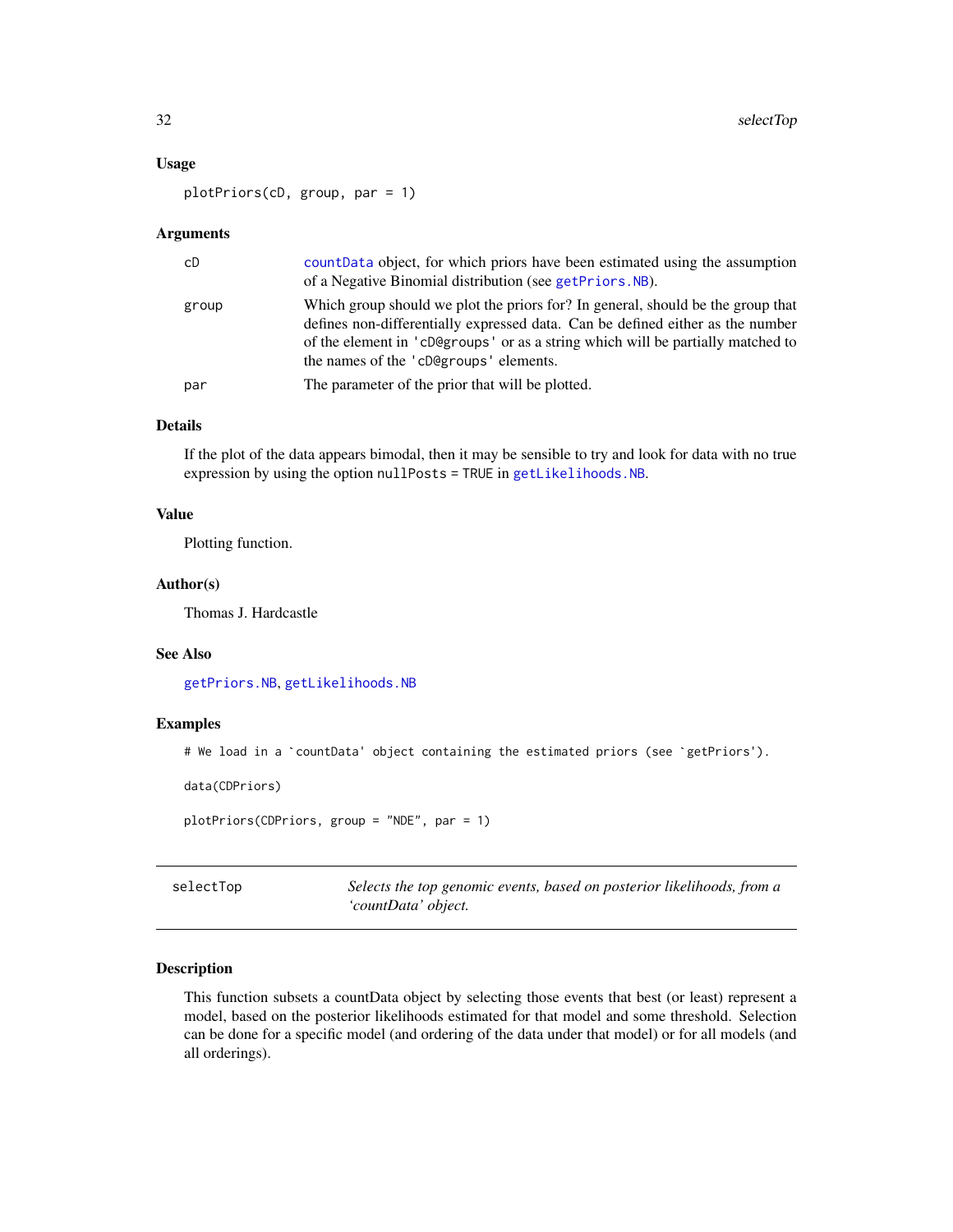#### <span id="page-32-0"></span>selectTop 33

# Usage

```
selectTop(cD, group, ordering, orderings = TRUE, decreasing = TRUE,
number = 10, likelihood, FDR, FWER, posteriors)
```
# Arguments

| cD          | A countData object, with a populated '@posteriors' slot (unless 'posteriors' is<br>specified; see below).                                                                                             |
|-------------|-------------------------------------------------------------------------------------------------------------------------------------------------------------------------------------------------------|
| group       | Optionally, the model of interest, as defined in the '@groups' slot of the countData<br>object. If unspecified, subsets for all models will be returned as a list.                                    |
| ordering    | If 'group' is specified, a particular ordering of the data based on that group can<br>also be specified.                                                                                              |
| orderings   | If no group is specified, should the selection of models also be split by the or-<br>derings of the data under the models? Defaults to TRUE.                                                          |
| decreasing  | If FALSE, considers the data with the lowest posterior likelihoods, rather than<br>the greatest (i.e., selects those data least likely to conform to a particular model.                              |
| number      | If given, selects the top 'number' of genomic events for each model (and option-<br>ally, ordering). Ignored if another selection criteria is chosen, unless this criteria<br>would return no values. |
| likelihood  | If given, selects all genomic events for a given model (and optionally, ordering)<br>with posterior likelihood exceeding this value.                                                                  |
| <b>FDR</b>  | If given, selects all genomic events for a given model (and optionally, ordering)<br>with false discovery rate below this value. Ignored if likelihood is specified.                                  |
| <b>FWER</b> | If given, selects all genomic events for a given model (and optionally, ordering)<br>with family-wise error rate below this value. Ignored if likelihood or FDR is<br>specified.                      |
| posteriors  | If given, a vector of log-posterior likelihoods to use instead of those in the<br>'@posteriors' slot of the 'cD' object.                                                                              |

# Value

Either a single [countData](#page-4-1) object (if 'group' is specified), or a named list of [countData](#page-4-1) objects.

# Author(s)

Thomas J. Hardcastle

# See Also

[topCounts](#page-34-1)

# Examples

```
which the samples<br># We load in a `countData' object containing the estimated posterior<br># We load in a `countData' object containing the estimated posterior
m<mark>ples</mark><br># We load in a `countData' object containing the es<br># likelihoods of expression (see `getLikelihoods').
```
data(CDPost)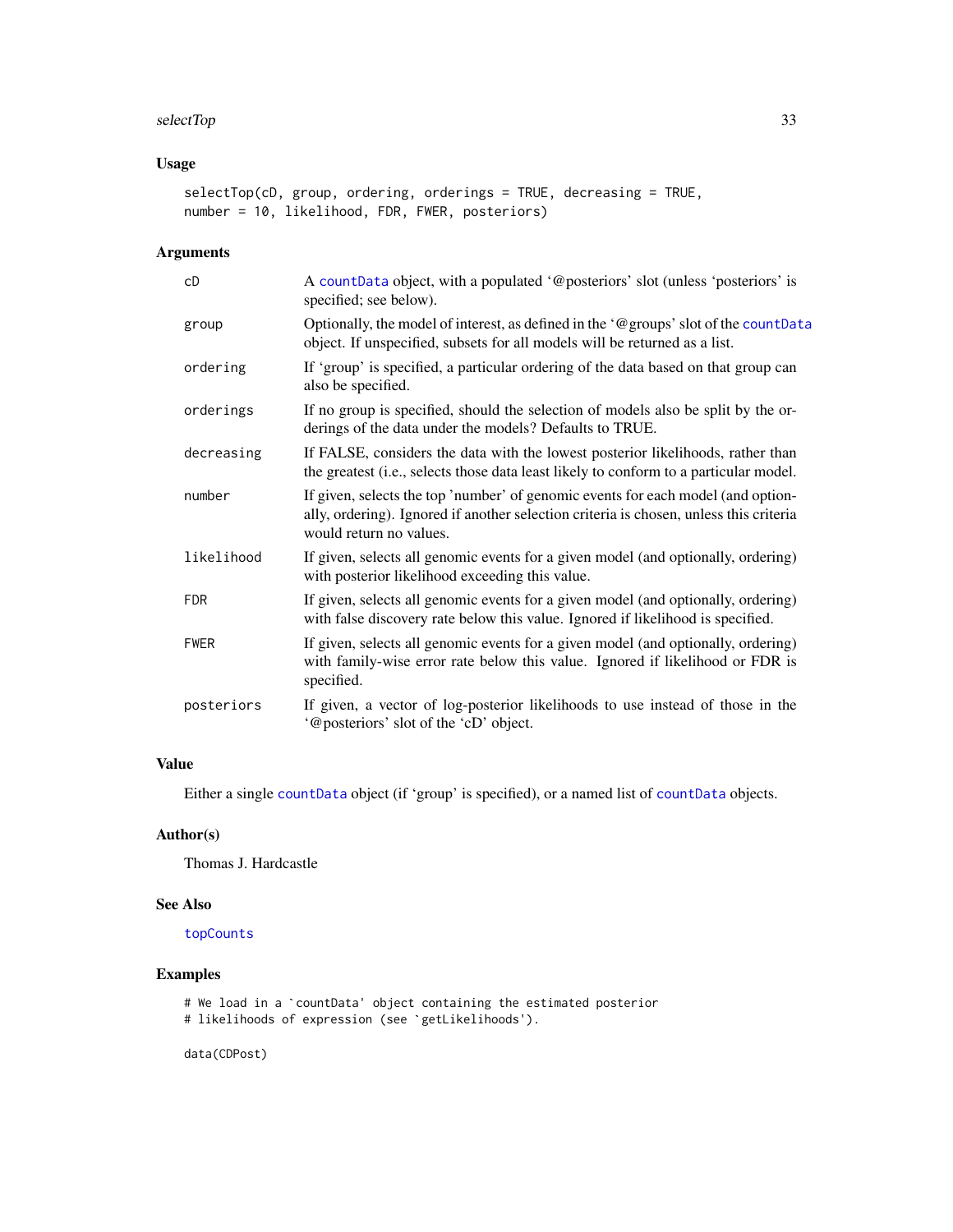# select from all models and orderings with FDR equal to or lower than 0.01.

```
selectTop(CDPost, FDR = 0.01)
```
simData *Simulated data for testing the baySeq package methods*

#### Description

This data set is a matrix ('simData') of simulated counts from a simple pairwise expression analysis. It is simulated according to a negative binomial distribution with varying parameters for each row. The first hundred rows of the data are truly differentially expressed, the remainder have no differential expression.

#### Usage

simData

# Format

A matrix of which each of the ten columns represents a sample, and each row some discrete data (acquired by sequencing).

#### Source

Simulation.

#### References

Hardcastle T.J., and Kelly, K. baySeq: Empirical Bayesian Methods For Identifying Differential Expression In Sequence Count Data. BMC Bioinformatics (2010)

summarisePosteriors *Summarises expected number of genomic events given the calculated posterior likelihoods of a countData object.*

#### **Description**

Given posterior likelihoods for each model, we can calculate the expected number of genomic events corresponding to each model (and to each ordering within each model) by summing the posterior likelihoods.

#### Usage

```
summarisePosteriors(cD, orderings = TRUE)
```
<span id="page-33-0"></span>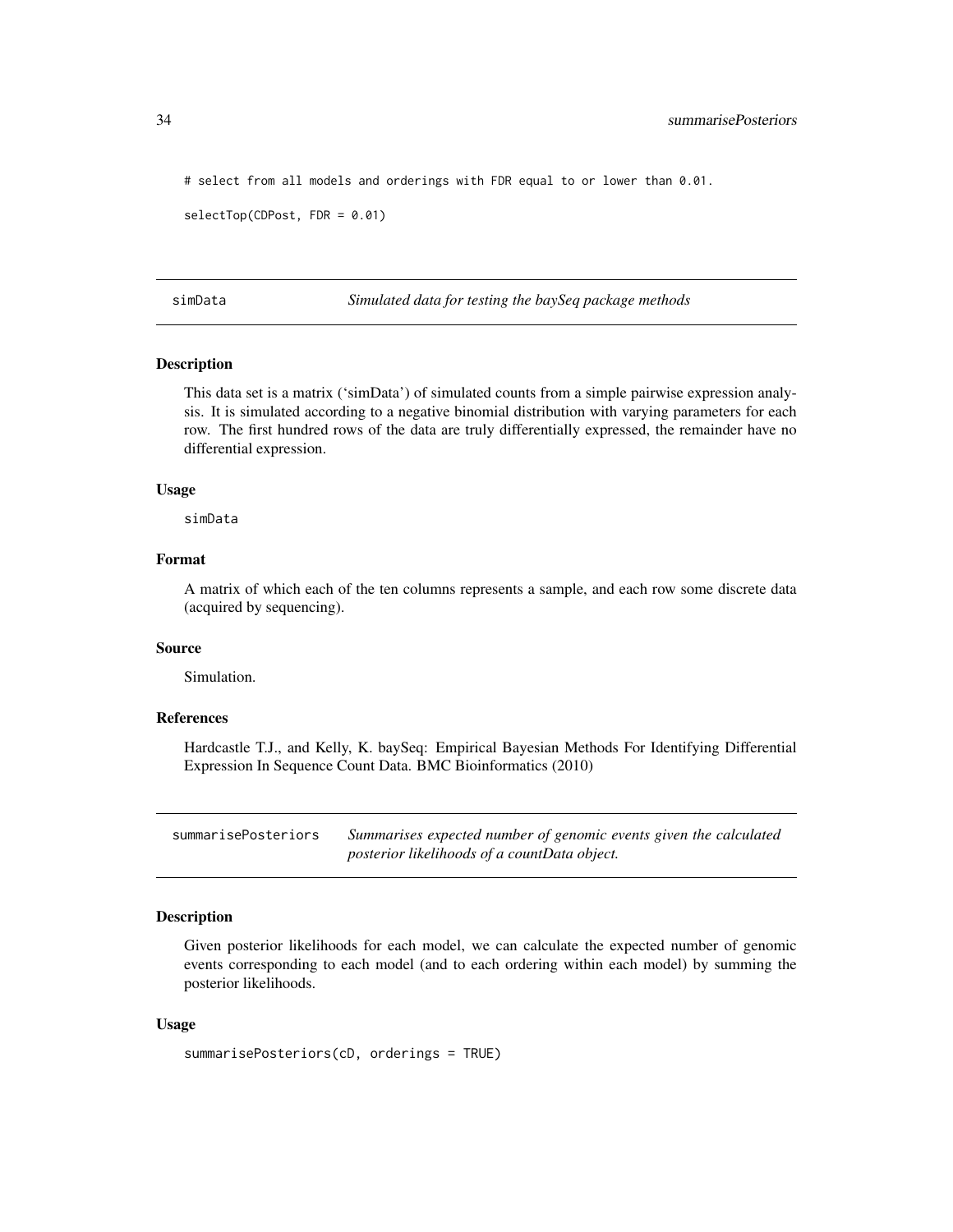# <span id="page-34-0"></span>topCounts 35

# Arguments

| cD        | A countData object.                                                                                      |
|-----------|----------------------------------------------------------------------------------------------------------|
| orderings | Indicates whether models should be split by orderings of the data under the<br>model (defaults to TRUE). |

# Value

Numeric vector of expected number of genomic events belonging to each model (optionally, split by orderings).

# Author(s)

Thomas J. Hardcastle

# See Also

[topCounts](#page-34-1), [selectTop](#page-31-1)

# Examples

# We load in a `countData' object containing the estimated posterior # likelihoods of expression (see `getLikelihoods').

data(CDPost)

```
# summarise the expected number of genomic events in each category
summarisePosteriors(CDPost)
```
<span id="page-34-1"></span>

| topCounts |
|-----------|
|-----------|

Get the top counts corresponding to some group from a 'countData' *object*

# Description

Takes posterior likelihoods and returns the counts with highest (or lowest) likelihood of association with a given group.

# Usage

```
topCounts(cD, group, ordering, decreasing = TRUE, number = 10, likelihood, FDR,
FWER, normaliseData = FALSE, posteriors)
```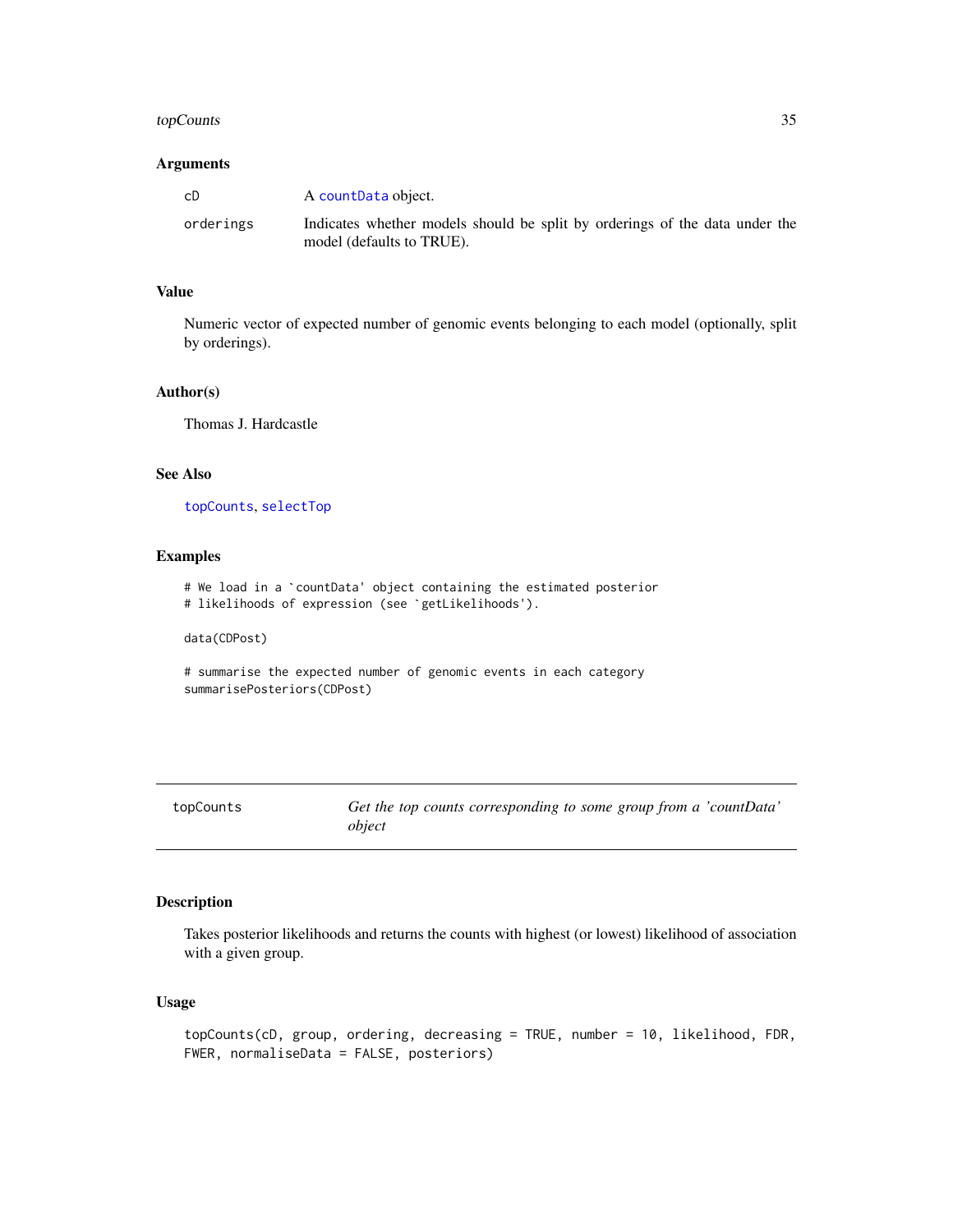# <span id="page-35-0"></span>**Arguments**

| cD            | count Data object, containing posterior likelihoods for each group (unless 'pos-<br>teriors' is specified; see below).            |
|---------------|-----------------------------------------------------------------------------------------------------------------------------------|
| group         | Which group should we give the counts for? See Details.                                                                           |
| ordering      | If specified, restricts the analysis to a particlar ordering on the group.                                                        |
| decreasing    | Ordering on posterior likelihoods.                                                                                                |
| number        | How many results should be returned?                                                                                              |
| likelihood    | If given, ignores 'number' and returns all results above a certain likelihood (and<br>FDR, and FWER, if given).                   |
| <b>FDR</b>    | If given, ignores 'number' and returns all results with an FDR lower than this<br>threshold (and likelihood, and FWER, if given). |
| <b>FWER</b>   | If given, ignores 'number' and returns all results with an FWER lower than this<br>threshold (and likelihood, and FDR, if given). |
| normaliseData | Should the displayed counts be normalised? See details. Defaults to FALSE.                                                        |
| posteriors    | If given, a vector of log-posterior likelihoods to use instead of those in the<br>'@posteriors' slot of the 'cD' object.          |

# Details

The argument 'group' can be specified either as a number, giving the index of an element in the cD@groups list, or as a character string identifying an element by name. Partial matching is allowed. If group = NULL, then the function looks at the posterior likelihoods that the data have no true differential expression (if calculated).

If a [countData](#page-4-1) object is given, the returned dataframe will contain either the raw counts for that object, or (if 'normaliseData = TRUE' the counts normalised by library size.

# Value

A dataframe of the top counts associated with some model (group), described by annotation drawn from the '@annotation' slot of the 'cD' object and the raw data from the '@data' slot, together with the posterior likelihoods and false discovery rates.

# Author(s)

Thomas J. Hardcastle

#### See Also

[countData](#page-4-1)

# Examples

```
# We load in a `countData' object containing the estimated posterior
# likelihoods of expression (see `getLikelihoods').
```
data(CDPost)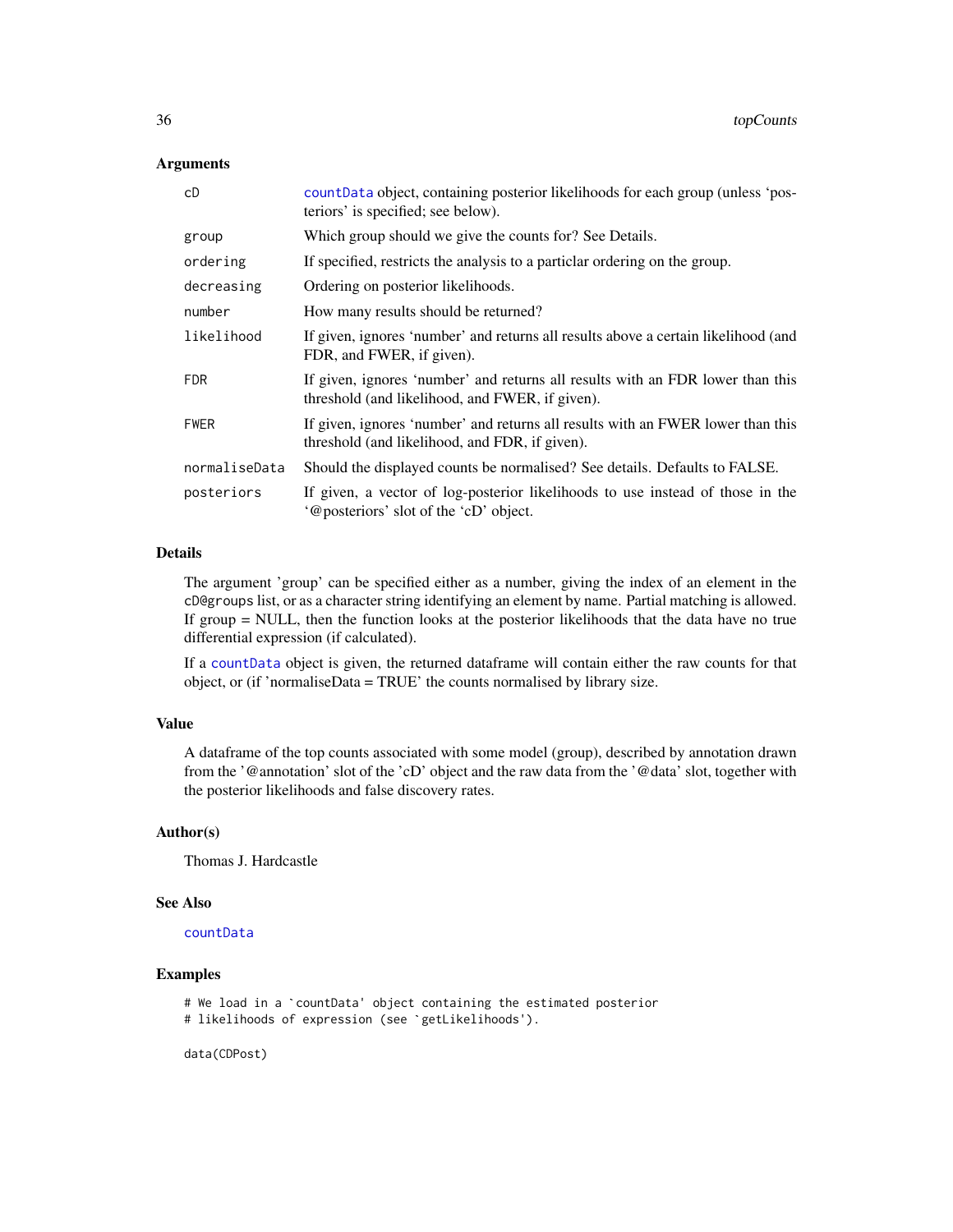#### <span id="page-36-0"></span>zimData 37

```
# Report the top ten rows of data that have highest likelihood of belonging to
# group 2 of the data (i.e., differentially expressed)
topCounts(CDPost, group = "DE", number = 10)
# equivalently...
topCounts(CDPost, group = 2, number = 10)
# Report the top ten rows of data that have highest likelihood of belonging to
# group 2 of the data (i.e., differentially expressed), with group 1
# being overexpressed compared to group 2.
topCounts(CDPost, group = "DE", ordering = "1>2", number = 10)
```
zimData *Simulated data for testing the baySeq package methods*

#### **Description**

This data set is a matrix ('zimData') of zero-inflated simulated counts from a simple pairwise expression analysis. It is simulated according to a negative binomial distribution with varying parameters for each row, and with zero-inflation applied to each row. The first hundred rows of the data are truly differentially expressed, the remainder have no differential expression.

#### Usage

zimData

# Format

A matrix of which each of the ten columns represents a sample, and each row some discrete data (acquired by sequencing).

#### Source

Simulation.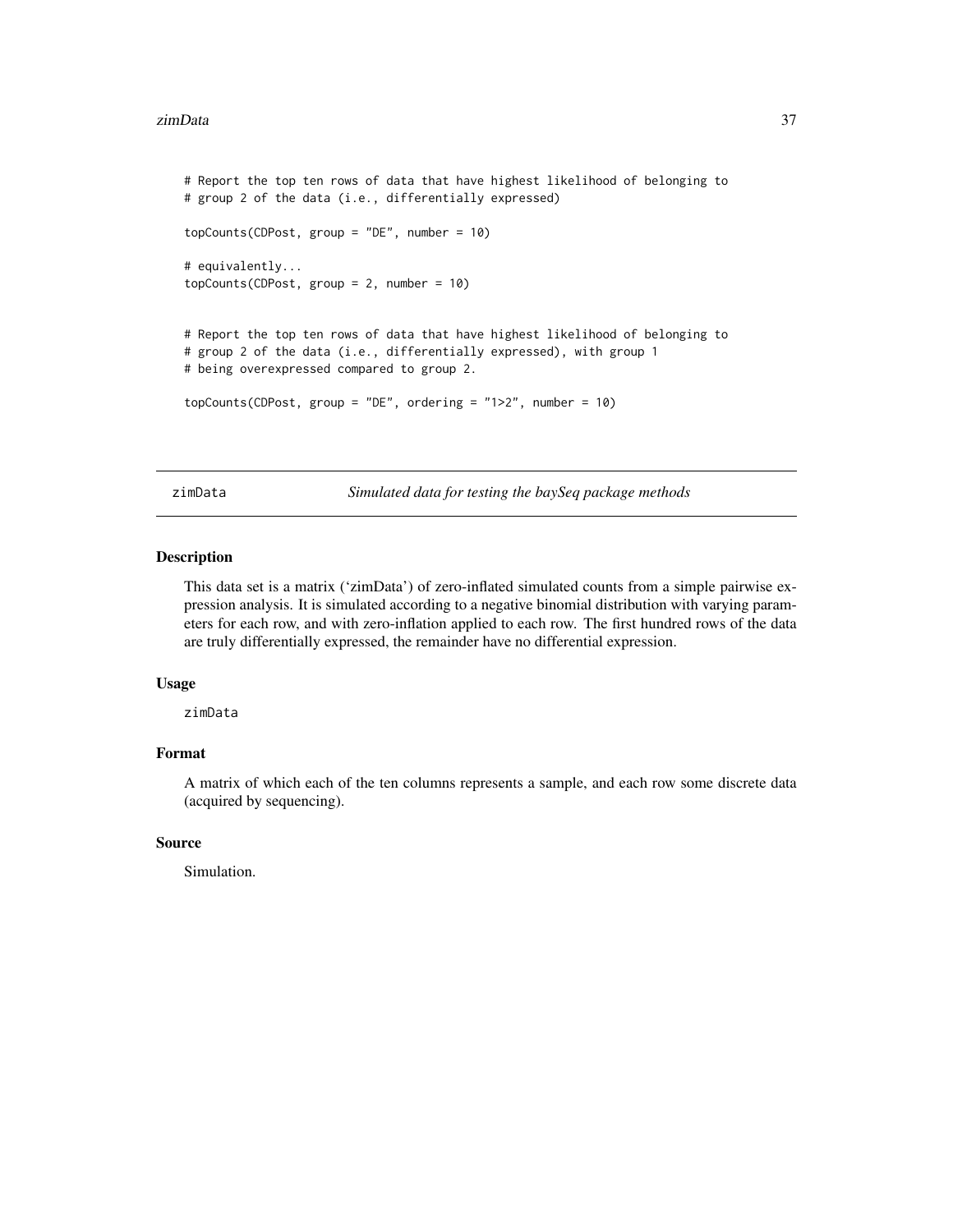# <span id="page-37-0"></span>**Index**

∗ classes baySeq-classes, [5](#page-4-0) densityFunction-class, [8](#page-7-0) ∗ datasets CDPost, [7](#page-6-0) CDPriors, [8](#page-7-0) mobAnnotation, [26](#page-25-0) mobData, [27](#page-26-0) pairData, [28](#page-27-0) simData, [34](#page-33-0) zimData, [37](#page-36-0) ∗ distribution getLikelihoods, [11](#page-10-0) getPriors, [17](#page-16-0) ∗ hplots plotMA.CD, [28](#page-27-0) ∗ hplot plotNullPrior, [30](#page-29-0) plotPosteriors, [30](#page-29-0) plotPriors, [31](#page-30-0) ∗ mainip marginaliseEqual, [22](#page-21-0) ∗ manip allModels, [4](#page-3-0) getLibsizes, [10](#page-9-0) getTPs, [19](#page-18-0) makeOrderings, [21](#page-20-0) marginalisePairwise, [24](#page-23-0) methObservables, [25](#page-24-0) selectTop, [32](#page-31-0) ∗ models bimodalSeparator, [6](#page-5-0) getLikelihoods, [11](#page-10-0) getPosteriors, [15](#page-14-0) getPriors, [17](#page-16-0) ∗ package baySeq-package, [2](#page-1-0) ∗ print summarisePosteriors, [34](#page-33-0)

topCounts, [35](#page-34-0) ∗ utilities densityFunctions, [9](#page-8-0) [,countData,ANY-method *(*baySeq-classes*)*, [5](#page-4-0) [,countData-method *(*baySeq-classes*)*, [5](#page-4-0) allModels, [4,](#page-3-0) *[23,](#page-22-0) [24](#page-23-0)* baySeq *(*baySeq-package*)*, [2](#page-1-0) baySeq-class *(*baySeq-classes*)*, [5](#page-4-0) baySeq-classes, [5](#page-4-0) baySeq-package, [2](#page-1-0) bbDensity *(*densityFunctions*)*, [9](#page-8-0) bbNCDist *(*densityFunctions*)*, [9](#page-8-0) bimodalSeparator, [6](#page-5-0) c,countData-method *(*baySeq-classes*)*, [5](#page-4-0) CDPost, [7](#page-6-0) CDPriors, [8](#page-7-0) countData, *[3,](#page-2-0) [4](#page-3-0)*, *[9](#page-8-0)[–14](#page-13-0)*, *[17](#page-16-0)[–21](#page-20-0)*, *[23](#page-22-0)[–26](#page-25-0)*, *[29](#page-28-0)[–33](#page-32-0)*, *[35,](#page-34-0) [36](#page-35-0)* countData *(*baySeq-classes*)*, [5](#page-4-0) countData-class *(*baySeq-classes*)*, [5](#page-4-0) densityFunction, *[9,](#page-8-0) [10](#page-9-0)* densityFunction *(*baySeq-classes*)*, [5](#page-4-0) densityFunction,countData-method *(*baySeq-classes*)*, [5](#page-4-0) densityFunction-class, [8](#page-7-0) densityFunction<- *(*baySeq-classes*)*, [5](#page-4-0) densityFunction<-,countData-method *(*baySeq-classes*)*, [5](#page-4-0) densityFunctions, [9](#page-8-0) dim,countData-method *(*baySeq-classes*)*, [5](#page-4-0) estimateTagwiseDisp, *[18](#page-17-0)* flatten *(*baySeq-classes*)*, [5](#page-4-0) flatten,countData-method

*(*baySeq-classes*)*, [5](#page-4-0)